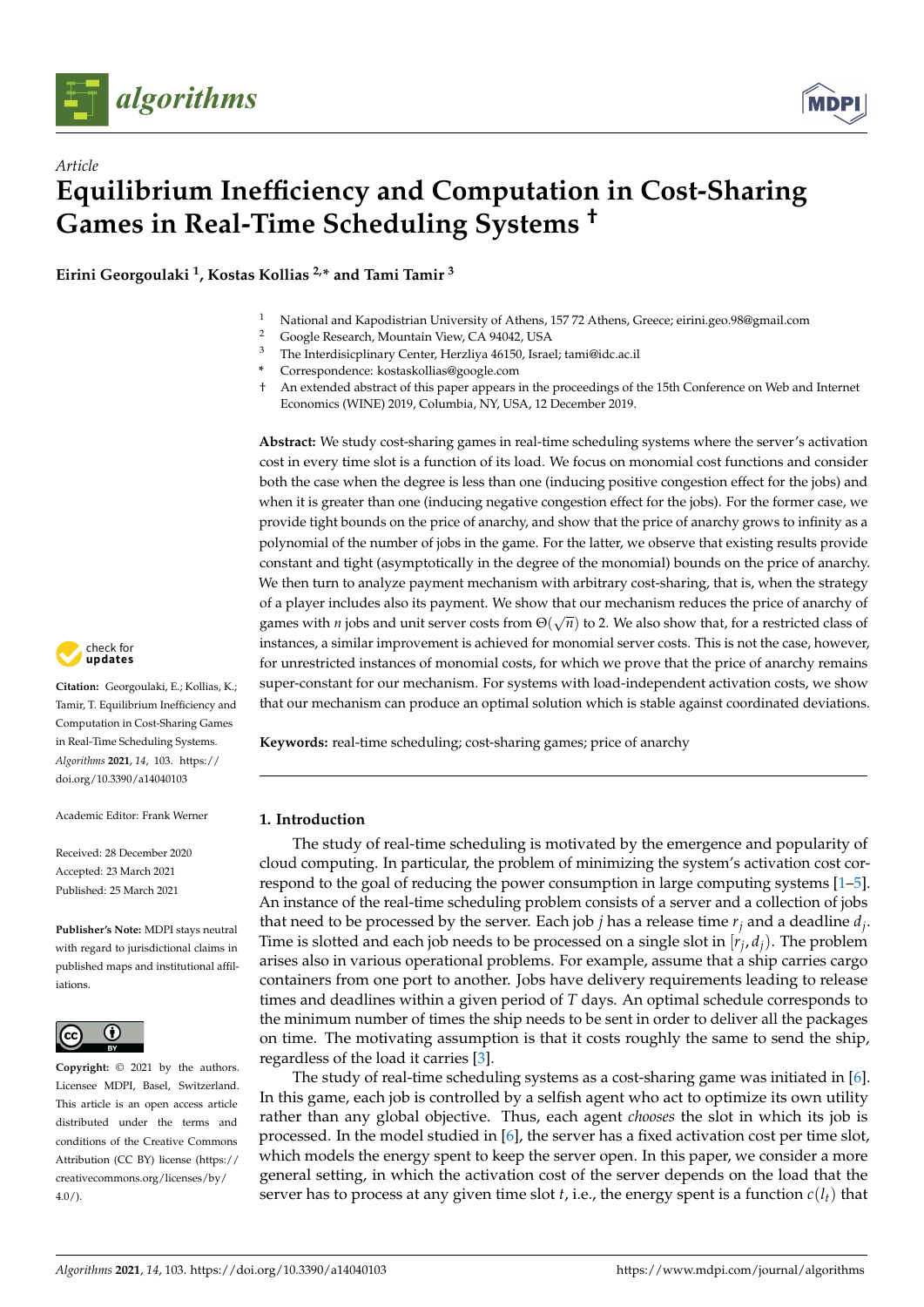depends on the number of jobs  $l_t$  that are to be processed in time slot  $t$ . This generalized model captures many applications in cloud computing and data center optimization, and is the main focus of this work. As a concrete application, consider large computing clusters operated by large software companies, to which multiple users submit jibs for processing, paying for the use of computational resources through cost centers. Understanding the inefficiency caused due to selfish behaviour in such a system is an important goal, as well as suggesting various payment mechanisms that minimize this inefficiency.

In the standard cost-sharing setting studied in [\[6\]](#page-14-3), each of the jobs processed at time *t* assumes an equal share of the server cost  $c(l_t)$  (or a proportional share for a more general setting where each job places a different load on the server). Given this rule, we would expect each job *j* to optimize for its individual cost share and declare the slot that minimizes the ratio of the server cost to the number of jobs (which is precisely the individual cost share) among all slots in its interval [*r<sup>j</sup>* , *dj*). When this is true for every job, we have an assignment that is a *Nash equilibrium* (NE). The inefficiency of a NE is captured by the *price of anarchy* (PoA), which is the worst case ratio of the total cost in a NE assignment over the total cost in the optimal assignment.

For the base case of unit server costs, we have  $c(0) = 0$  and  $c(x) = 1$  for every  $x > 0$ . The PoA of such games was shown by Tamir [\[6\]](#page-14-3) to be  $\Theta(\sqrt{n})$  and the question of what happens when the server has a cost that depends on the load placed on it was posed as an open problem. A major part of our results focuses precisely on answering this question. We study cost functions of the form  $c(x) = x^d$  for some parameter  $d > 0$ . Note that for  $d < 1$  the cost share function  $c(x)/x$  is monotonically decreasing and that for  $d > 1$  it is monotonically increasing. The game we study here belongs to the class of *congestion games* [\[7\]](#page-14-4), the PoA of which has received significant attention in the literature. Our games are equivalent to singleton congestion games with uniform resources arranged on a line and with strategy spaces that correspond to intervals on this line. We provide tight PoA bounds for the case of positive externalities (which is the best motivated case for our application of interest), i.e.,  $d < 1$ , showing that the PoA is  $\Theta(n^{(1-d)/2})$ . For  $d > 1$ , the upper bound for general congestion games shows the PoA does not depend on the number of jobs and is at most *d* Θ(*d*) (i.e., constant for fixed *d*). We observe that an early  $d^{\Theta(d)}$  lower bound instance [\[8\]](#page-14-5) designed for routing games applies to our setting, showing that the PoA is in fact *d* Θ(*d*) .

Subsequently, we focus on the design of *coordination mechanisms* for the problem in an effort to improve the PoA. A coordination mechanism [\[9\]](#page-14-6) is a set of a priori rules the system designer can set without knowledge of the instance. A coordination mechanism can, for example, modify the cost shares of jobs, expand or restrict their strategy spaces, etc. The modified rules of the game under the coordination mechanism will change the set of NE outcomes, hopefully to the improvement of the PoA. We design a simple coordination mechanism that merely expands the strategy space of each job by asking them to declare not only a slot but also a payment. It is clear that this mechanism requires no knowledge of the specifics of the instance and is very simple to implement. We show that this simple modification has a surprisingly strong impact on the PoA for the case of unit server costs, medicines is a media reducing it from infinity—specifically Θ( $\sqrt{n}$ )—down to 2. For monomial cost functions of degree less than 1, we prove that our mechanism has super-constant PoA for general instances; however, we also prove that it does achieve an improvement from super-constant to constant for a special family of instances. Specifically, for instances such that the optimal solution uses a single slot (which includes, for example, instances with a common release time or a common deadline), our mechanism reduces the PoA from  $\Theta(n^{(1-d)/2})$  to  $\Theta(1)$ . (Recall that for monomials of degree larger than 1, it is known that the PoA of congestion games is already constant [\[8,](#page-14-5)[10\]](#page-14-7) as a function of *n* without applying any coordination mechanism.) Finally, we show that our mechanism can be applied to yield an optimal solution that is stable against coordinated deviations of coalitions, in an environment in which different slots may have different cost.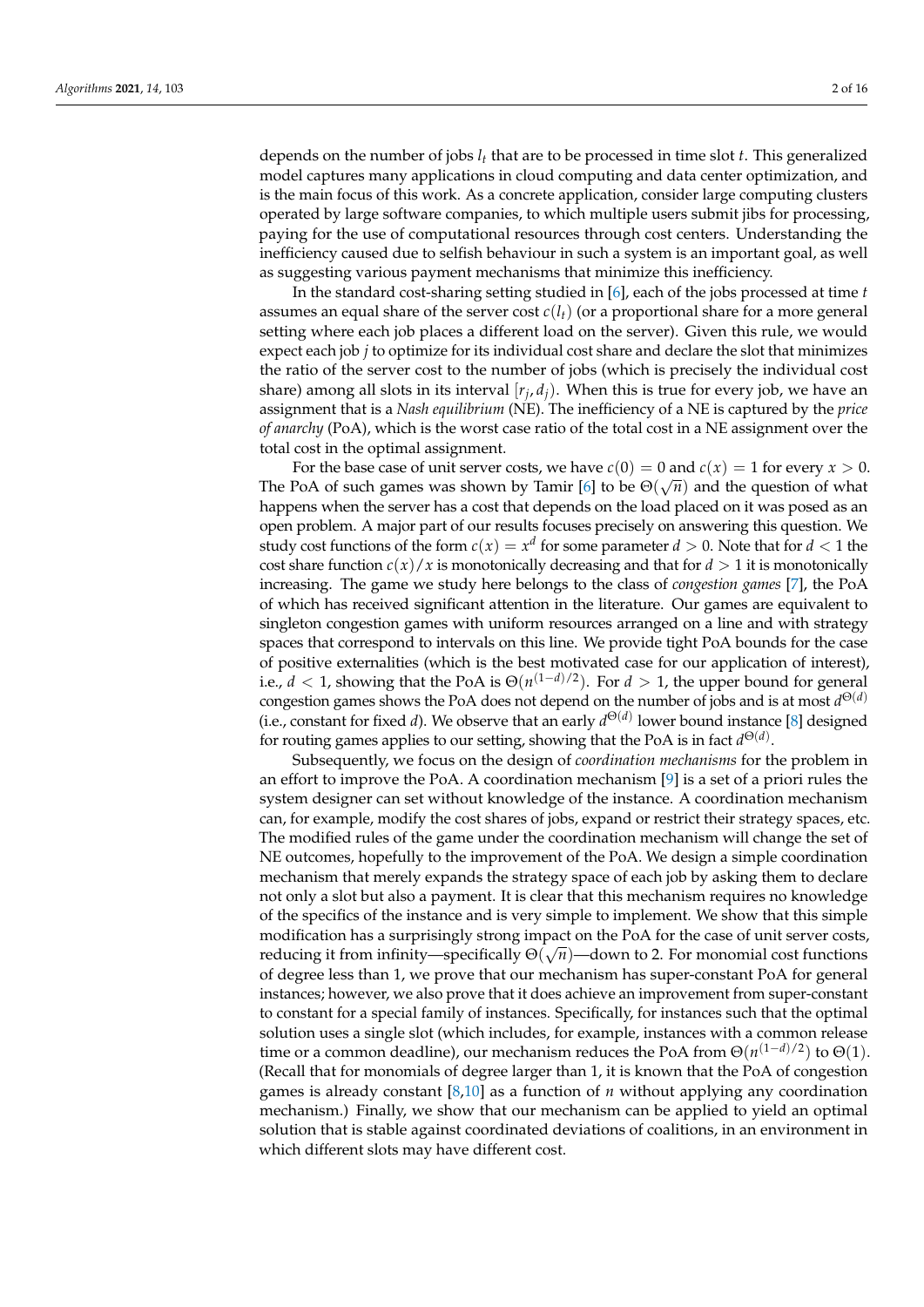#### *1.1. Related Work*

The work most closely related to our paper is the one in [\[6\]](#page-14-3) where the model we study is introduced and various results are obtained for the case of constant (but possibly timedependent) server costs with respect to the price of anarchy and the related concepts of the strong price of anarchy (inefficiency of equilibria with respect to coordinated deviations) and the price of stability (inefficiency of the best Nash equilibrium as opposed to the worst). Our work also has ties to literature on the price of anarchy of congestion games, cost-sharing in congestion games, and coordination mechanisms, which we discuss below.

Congestion games were introduced by Rosenthal [\[7\]](#page-14-4) as a class of games that guarantee the existence of (pure) Nash equilibria. In a congestion game, there is a set of resources that the participants can use. Each of the participants has a strategy space that allows them to select one of given subsets of resources, something that allows for various expressive models, including routing in networks. The cost of each resource, which is a function of the number of participants using it, is distributed equally among its users. The price of anarchy of a special case of congestion games was first studied by Koutsoupias and Papadimitriou [\[11\]](#page-14-8), who first introduced the price of anarchy. A long sequence of follow-up work has given a strong understanding of the price of anarchy in congestion games [\[8,](#page-14-5)[10,](#page-14-7)[12–](#page-14-9)[14\]](#page-14-10). Generalizations to weighted models have also been studied [\[10,](#page-14-7)[15\]](#page-14-11), albeit with the drawback that, in contrast to standard congestion games, the existence of a (pure) Nash equilibrium is not guaranteed [\[16\]](#page-15-0).

Cost-sharing aspects in the study of congestion games were brought into the picture to correct for the absence of equilibria in weighted games. Kollias and Roughgarden [\[17\]](#page-15-1) showed how the Shapley value cost-sharing method can be applied to restore pure equilibria, whereas Gopalakrishnan et al. [\[18\]](#page-15-2) showed that the more general class of generalized weighted Shapley values are the only ones that can guarantee this property. The price of anarchy of the induced games has been the subject of extensive study, with examples including those in [\[19–](#page-15-3)[24\]](#page-15-4). Authors who used cost-sharing to improve the efficiency of equilibria include Chen et al. [\[25\]](#page-15-5), who focused on the price of stability, and von Falkenhausen and Harks [\[26\]](#page-15-6), who provided an approach which requires knowledge of the instance at hand.

A more general approach seeking to improve the price of anarchy is that of coordination mechanisms. A coordination mechanism gives the designer more freedom in designing the game. This freedom includes modifying the strategy spaces of the participants or changing how costs are defined on the resources. For example, coordination mechanisms were applied in a multiple machine makespan minimization scheduling setting by Christodoulou et al. [\[9\]](#page-14-6) by means of introducing different scheduling policies on different machines. Follow up works on coordination mechanisms include those in [\[27](#page-15-7)[–30\]](#page-15-8).

Our coordination mechanism is also related to the model of *arbitrary cost sharing* and *resource buying games*, where each player picks a set of resources and submits a different payment for each one. This setting has been studied comprehensively for network design games. The work in [\[31\]](#page-15-9) shows that a NE is not guaranteed to exist under arbitrary costsharing and that the PoA and PoS are large (almost equal to the number of players *n*). For the special case of a common destination node, the PoS is 1 and a NE is guaranteed to exist. An SPoA of Θ(log *n*) is given in [\[32\]](#page-15-10). Other works that study arbitrary costsharing in network design games include those in [\[33](#page-15-11)[–38\]](#page-15-12). Arbitrary cost sharing in the presence of convex costs was studied by Georgoulaki et al. [\[39\]](#page-15-13). Summarizing the results and comparing against fair cost-sharing, we observe that, in the general network design game, arbitrary cost-sharing loses the NE existence property and increases the PoS from logarithmic to linear. The situation improves for the common destination case where NE existence is maintained and the PoS improves to 1. Our work in effect provides the first instance in which arbitrary cost-sharing provides an improvement in the PoA over fair cost-sharing.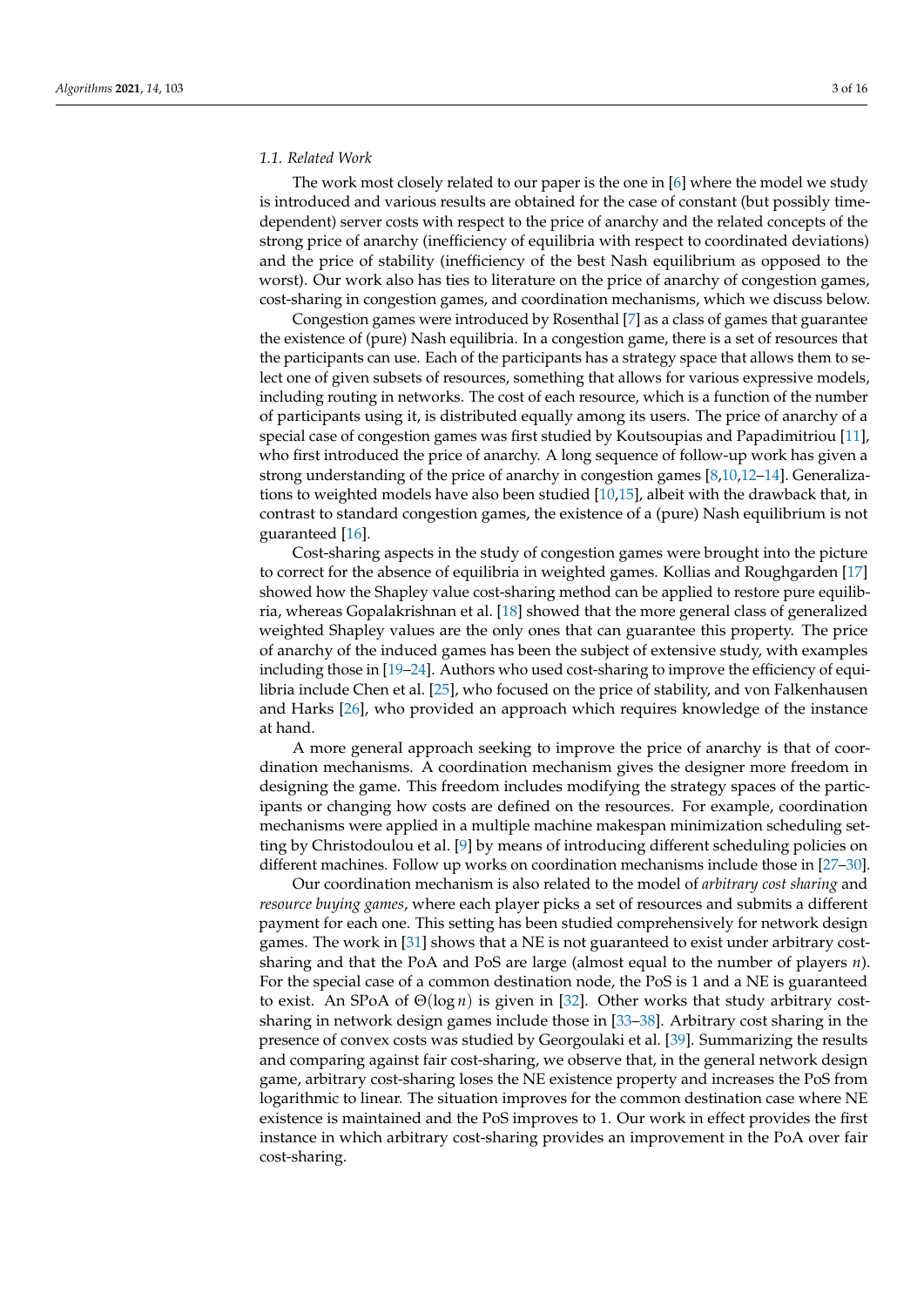## *1.2. Summary of Our Results and Roadmap*

Section [2](#page-3-0) presents our model and notation. In Section [3.1,](#page-4-0) we focus on the case of monomial cost functions of degree *d* < 1 and prove that the PoA is approximately 2*n*<sup>(1−*d*)/2</sup>/(1 + *d*), where *n* is the number of jobs in the game. In Section [3.2,](#page-5-0) we discuss the case when  $d > 1$  and observe that early results on congestion games [\[8\]](#page-14-5) can be used to show that the PoA is  $d^{\Theta(d)}$ . Finally, in Section [4,](#page-6-0) we define our coordination mechanism and, in Section [4.1,](#page-7-0) we prove that it achieves a strong improvement on the PoA for the case √ of unit server costs (from  $\Theta(\sqrt{n})$  to 2). Switching to monomials with  $d < 1$ , even though it is the case that the PoA grows to infinity for our mechanism as well, we are still able to show in Section [4.2](#page-9-0) that we can reduce the PoA from  $\Theta(n^{(1-d)/2})$  to  $\Theta(1)$  for the class of *common slot instances*, in which the optimum uses a single slot (note that this class includes, among others, instances with a common release time or a common deadline). As stated above, the PoA for the case with  $d > 1$  is already constant. Section [5](#page-14-12) concludes the paper.

## <span id="page-3-0"></span>**2. Preliminaries**

The game is specified by the following parameters: (a) a cost function  $c(x)$  that gives the cost at any given time slot as a function of the number of jobs *x* that have to be processed at that time step; (b) a time horizon *T* that specifies the available time slots as  $t = 1, 2, \ldots, T$ ; and (c) a set of jobs *J*, with each  $j \in J$  having an integer release time  $r_j$  and an integer deadline  $d_j$  such that  $0 < r_j < d_j < T$ . We denote by  $I(j) = [r_j, d_j)$  the feasible interval of job *j*. Note that the slot *t* corresponds to time interval  $[t - 1, t]$ . Job *j* needs to be processed in one time slot in its interval.

Let *s*<sup>*j*</sup> denote the slot declared by job *j* such that  $r_i \leq s_i < d_i$  and let *s* denote the *assignment*, i.e., the vector of declared slots. The load on slot *t*,  $l_t(s) = |\{j : s_j = t\}|$ , is the number of jobs declaring slot *t*. The cost on slot *t* is then *c*(*lt*(*s*)) and the *total cost* is:

$$
C(s) = \sum_{t=1}^{T} c(l_t(s)).
$$

An assignment *s* is a *Nash equilibrium* (NE) when for every job *j* we get:

$$
\frac{c(l_{s_j}(s))}{l_{s_j}(s)} \le \frac{c(l_t(s)+1)}{l_t(s)+1},
$$

for every  $t \neq s_j$  in  $[r_j, d_j)$ . This expression suggests that the cost share at the slot declared by *j* is at most the cost share *j* would get by deviating to any other slot in its interval. The inefficiency of equilibrium solutions is given by the *price of stability* (PoS), and the *price of anarchy* (PoA), which are, respectively, the best and worst case ratio of the total cost in a NE over the total cost in the optimal assignment:

$$
PoS = \frac{\min_{s \text{ a NE}} C(s)}{\min_{s^*} C(s^*)}, PoA = \frac{\max_{s \text{ a NE}} C(s)}{\min_{s^*} C(s^*)}.
$$

A firmer notion of stability requires that a profile is stable against *coordinated deviations*. A set of players Γ ⊆ *J* forms a *coalition* if there exists a joint move where each job *j* ∈ Γ strictly reduces its cost. An assignment *s* is a *Strong Equilibrium* (SE) if there is no coalition Γ ⊆ *J* that has a beneficial joint move from *s* [\[40\]](#page-15-14). The *strong price of anarchy* (SPoA) and the *strong price of stability* (SPoS) introduced in [\[41\]](#page-15-15), measure the inefficiency of strong equilibria.

$$
SPos = \frac{\min_{s \text{ a} \text{ SE}} C(s)}{\min_{s^*} C(s^*)}, SPoA = \frac{\max_{s \text{ a} \text{ SE}} C(s)}{\min_{s^*} C(s^*)}
$$

.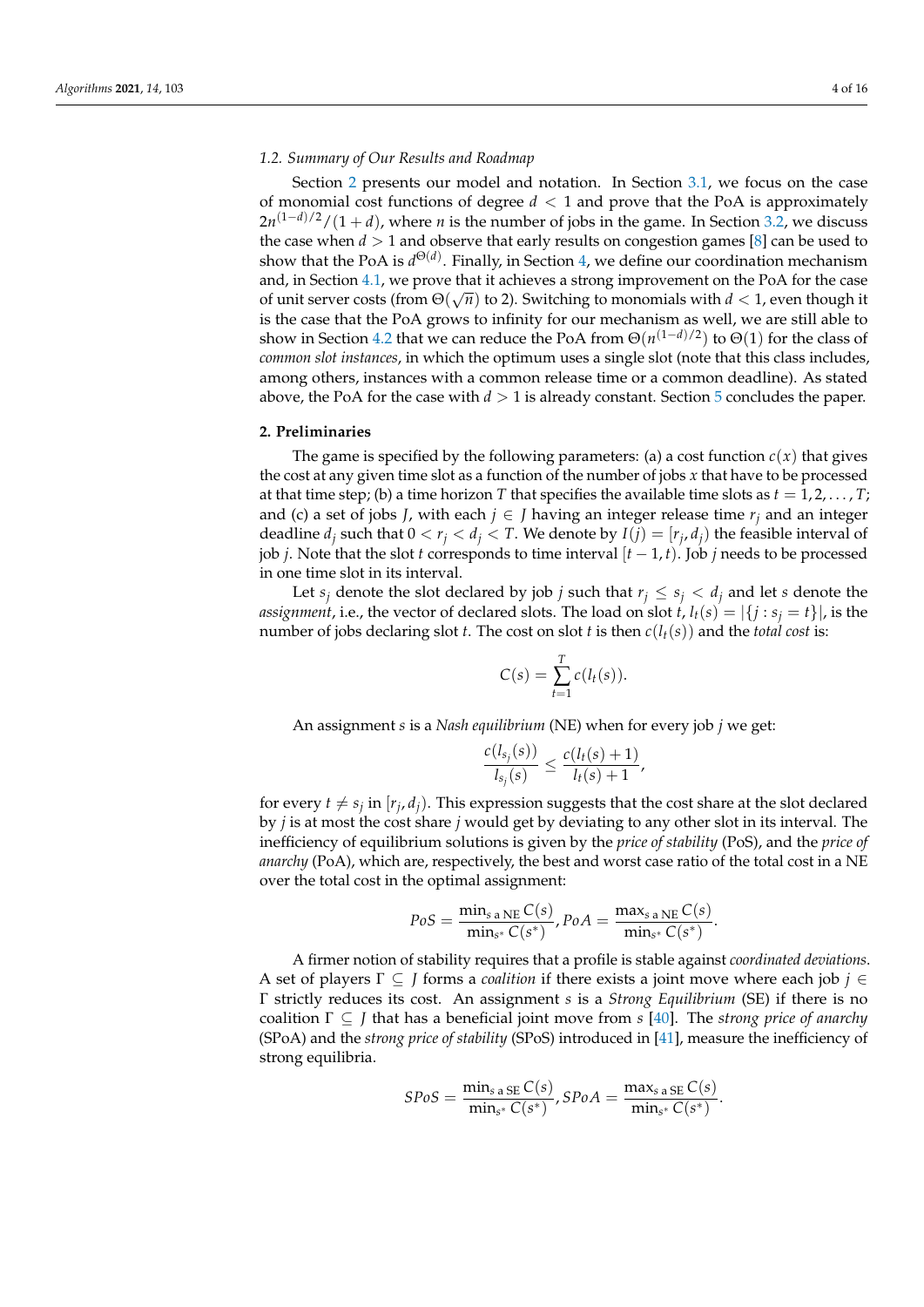### **3. Monomial Cost Functions**

<span id="page-4-0"></span>*3.1. Decreasing Cost Shares: d* < 1

In this section, we analyze the PoA for the case when the cost function equals  $x^d$  with  $d < 1$ , for which the cost share  $c(x)/x$  is strictly decreasing. The main result of the section is the following theorem, which we prove in the two subsequent lemmas.

**Theorem 1.** *For games with n jobs and cost function*  $c(x) = x^d$  *with*  $d < 1$ *, the worst case PoA*  $i$ *s*  $\Theta(n^{(1-d)/2})$ *.* 

<span id="page-4-1"></span>**Lemma 1.** *Given a game with n jobs and cost function*  $c(x) = x^d$  *with*  $d < 1$ *, for any NE s and any optimal assignment s*<sup>∗</sup> *we get:*

$$
\frac{C(s)}{C(s^*)}=O\Big(n^{\frac{1-d}{2}}\Big).
$$

**Proof.** Consider an optimal assignment *s*<sup>\*</sup> and focus on a slot *t* that holds  $l_t(s^*) = l_t$  jobs in  $s^*$ . We write  $J(t)$  for the set including these  $l_t$  jobs. The jobs in  $J(t)$  have a cost of  $c(l_t)$  in *s* ∗ , and we wish to bound the cost they can have in any given NE *s*.

We begin by proving the claim that, in the NE *s* and for any positive integer *x*, there exist at most two slots that have *x* jobs and include jobs from  $J(t)$ . We prove this claim by contradiction. Suppose there are at least three slots with *x* jobs that host jobs from  $J(t)$ . Pick any such three slots and let *t'* be the median. If  $t' \geq t$ , then we have at least two slots that are greater than or equal to *t* and hold *x* jobs including some from  $J(t)$ , otherwise we have at least two slots that are less than or equal to *t* with this property. We treat the case when there are two slots that are greater than or equal to *t*. The other case is symmetric. Call these slots *t'* and *t''* with  $t'' > t'$ . Consider some job  $j \in J(t)$  that uses  $t''$  in *s*. The allowed interval of *j* includes *t*, since it is scheduled on it in  $s^*$ , and  $t''$ , since it is scheduled on it in *s*. Since  $t \le t' < t''$ , it follows that  $t'$  is also in the allowed interval for *j*. However, we can observe that  $j$  has an incentive to deviate from  $t''$  to  $t'$  and improve its cost from  $c(x)/x$  to  $c(x+1)/(x+1)$ . This contradicts the fact that *s* is a NE and proves our original claim that at most two slots can have jobs from  $J(t)$  and exactly *x* jobs.

Given the above, we return to the task of upper bounding the total payments of jobs in  $J(t)$  in *s*. By the claim in the previous paragraph, at most 2*x* jobs from  $J(t)$  can pay  $c(x)/x$  in *s*. This means at most two jobs can pay the maximum  $c(1)/1$ , at most four jobs the second highest  $c(2)/2$ , etc. It follows that the total payments in *s* of the jobs in  $J(t)$  are upper bounded by:

$$
\sum_{j=1}^{h_t} 2c(j),
$$

where  $h_t$  is the smallest integer such that  $h_t^2 + h_t \geq l_t$ . Then, the ratio of the total cost paid by the jobs in  $J(t)$  in *s* over the same cost in  $s^*$  is at most:

$$
\frac{\sum_{j=1}^{h_t} 2c(j)}{c(l_t)}.
$$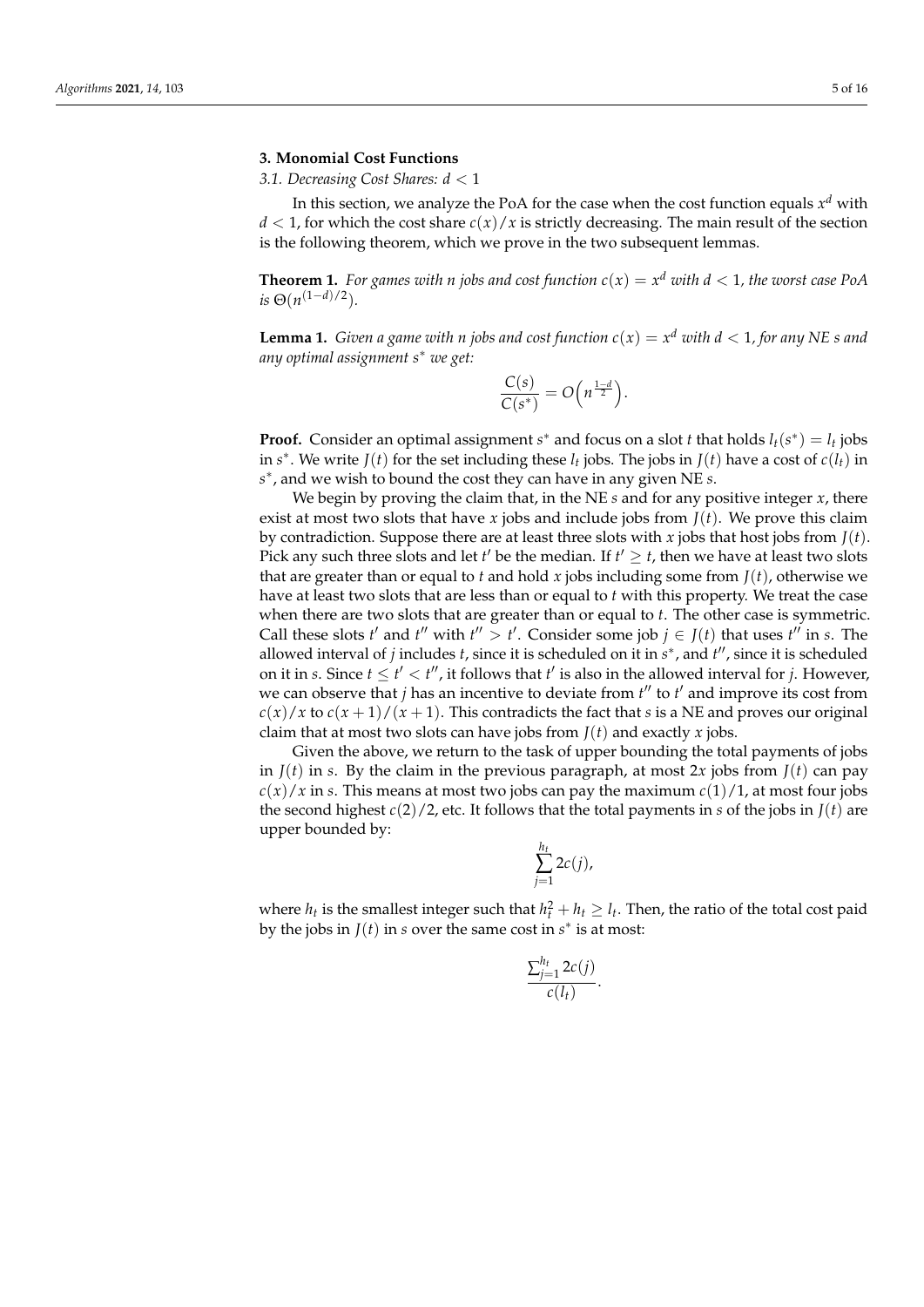Suppose *t* is in fact the slot that maximizes this ratio, meaning the above expression is an upper bound on the PoA. We get:

$$
\frac{C(s)}{C(s^*)} \le \frac{\sum_{j=1}^{h_t} 2c(j)}{c(l_t)} = \frac{\sum_{j=1}^{h_t} 2j^d}{l_t^d}
$$
\n
$$
\le \frac{\int_0^{h_t+1} x^d dx}{l_t^d} \le \frac{2(h_t+1)^{1+d}}{(1+d)l_t^d}
$$
\n
$$
\le \frac{2(h_t+1)^{1+d}}{(1+d)h_t^d(h_t-1)^d}
$$
\n
$$
= O\left(h_t^{1-d}\right) = O\left(\frac{1}{h_t^{2}}\right) = O\left(n^{\frac{1-d}{2}}\right).
$$

This completes the proof of the upper bound.  $\Box$ 

<span id="page-5-1"></span>**Lemma 2.** For every positive integer h and for every cost function  $c(x) = x^d$  with  $d < 1$ , there  $e$ xists a game with  $n=h^2+h$  jobs, and a NE s of that game, such that:

$$
\frac{C(s)}{C(s^*)} = \Omega\left(h^{1-d}\right) = \Omega\left(n^{(1-d)/2}\right),\,
$$

*where s*<sup>∗</sup> *is an optimal assignment of that game.*

**Proof.** Our instance has  $n = h^2 + h$  jobs and  $2h + 1$  slots. For ease of exposition, we shift time and call the slots  $-h$ ,  $-h+1$ , ...,  $-1$ , 0, 1, ...,  $h-1$ , *h*. There exist *j* jobs that can use slots  $[-j, 0]$  and *j* jobs that can use slots  $[0, j]$  for  $j = 1, 2, \ldots, h$ . Observe that slot 0 is the only one that is common to all intervals. The optimal solution  $s^*$  would place all jobs on 0 for a total cost:

$$
C(s^*) = (h^2 + h)^d = \Theta(n^d).
$$

Consider the following assignment *s*, which we argue is a NE. Every one of the *j* jobs with interval [−*j*, 0] selects slot −*j* and every one of the *j* jobs with interval [0, *j*] selects slot *j*. Note that the number of jobs on slot *t* is |*t*|. This fact implies the assignment is actually a NE, since the jobs on any slot *t* share the slot with |*t*| − 1 other jobs, while every other slot *t*' between *t* and 0 has  $|t'| \leq |t| - 1$  jobs. The cost of this assignment is:

$$
C(s) = \sum_{j=1}^{h} 2j^d \ge 2 \int_1^h x^d dx = \frac{2}{d+1} \left( h^{d+1} - 1 \right) = \Theta \left( n^{(d+1)/2} \right).
$$

Taking the ratio  $C(s)/C(s^*)$  completes the proof.

**Remark 1.** *From the proofs of Lemmas [1](#page-4-1) and [2,](#page-5-1) it follows that the worst case PoA is in fact approximately:*

$$
\frac{2n^{\frac{1-d}{2}}}{1+d}.
$$

<span id="page-5-0"></span>*3.2. Increasing Cost Shares: d* > 1

We now discuss the PoA for the case when the cost function equals  $x^d$  with  $d > 1$ . In this case, the cost share  $c(x)/x$  is strictly increasing. We observe that the general upper bound on the PoA of congestion games and an early lower bound designed for routing games which applies to our model yield the following theorem.

**Theorem 2** ([\[8\]](#page-14-5) Theorem 4.3). *For games with cost function*  $c(x) = x^d$  *with*  $d > 1$ *, the worst case PoA is d*Θ(*d*) *.*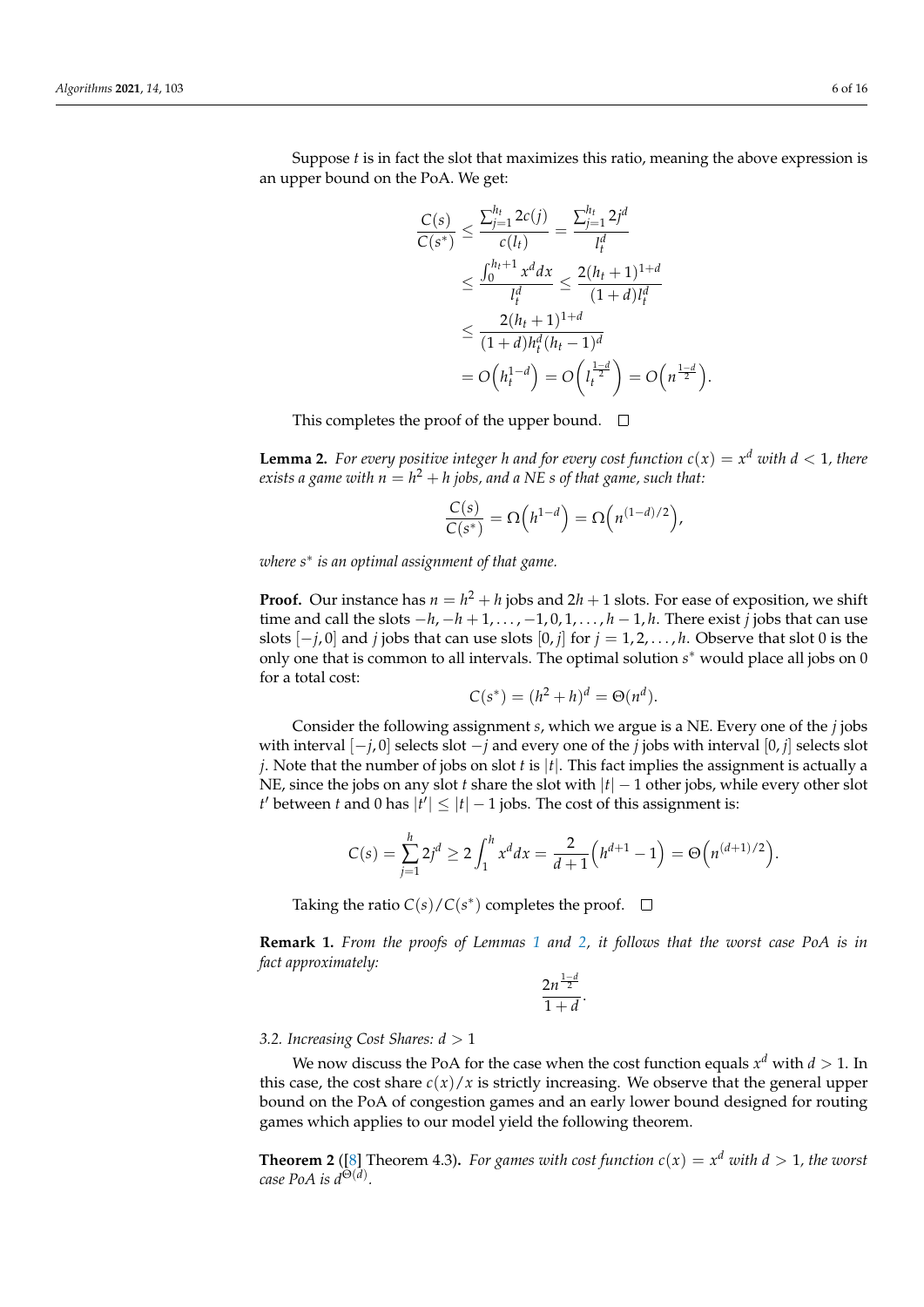Note that the PoA is constant when *d* is fixed and is independent of the number of players  $n$ , in contrast to the unit and  $d < 1$  cases. In this work, we are mostly interested in this behavior of the PoA as a function of *n*. However, observing the PoA as a function of *d* is also of interest and we note that the *d* Θ(*d*) expression hides a gap. For example, for  $d = 2$ , the lower bound of [\[8\]](#page-14-5) is 2 and the general upper bound for congestion games is  $5/2$ , however the correct value for our setting is 2.01 as given by bounds in [\[42](#page-15-16)[,43\]](#page-15-17) (designed for the load balancing game but still apply for our setting). Identifying the precise PoA value as a function of *d* for more general values of *d* appears to be a challenging open problem that we leave as future work.

## *3.3. Price of Stability*

In this section, we show that, independent of *d*, for every monomial cost function, the price of stability is 1, that is, there exists an optimal stable assignment. On the other hand, we show that, for arbitrary cost function, the PoS is unbounded.

**Theorem 3.** For every monomial cost function,  $x^d$ ,  $PoS = 1$ .

Proof. We show that every social optimal is a NE. Let  $s^*$  be any social optimal solution.  $C(s^*) = \sum_{t=1}^T l_t(s^*)^d$ . If  $d = 1$ , then, independent of the schedule, the cost of every job is 1, and *s* ∗ is a NE. Assume by contradiction that some player has a beneficial migration from a slot with load  $l_1$  into a slot with load  $l_2$ . Thus,  $l_1^{d-1} > (l_2 + 1)^{d-1}$ . The change in the total cost is  $(l_2 + 1)^d - l_2^d + (l_1 - 1)^d - l_1^d$ .

If  $d > 1$ , then the migration is beneficial only if  $l_1 > l_2 + 1$ . For every  $d > 1$ , the function  $x^d$  is convex, thus the change in the total cost is negative for every  $l_1 > l_2 + 1$ .

If  $d < 1$ , then the migration is beneficial only if  $l_1 < l_2 + 1$ . For every  $d < 1$ , the function  $x^d$  is concave, thus the change in the total cost is negative for every  $l_1 < l_2 + 1$ .

We conclude that any beneficial migration contradicts the optimality of  $s^*$ , implying that the social optimum is a NE.  $\Box$ 

#### **Theorem 4.** *For arbitrary cost function, PoS* =  $\Theta(n)$ *.*

**Proof.** Given *n*,  $\epsilon$ , we describe a game with  $PoS = (n - \epsilon)/2$ . Let  $c(x) = 1, \forall x < n$  and  $c(n) = n - \epsilon$ . The set *J* includes *n* jobs where  $n - 1$  jobs must be processed in slot 1, and job *n* can choose between slots 1 and 2.

In the only optimal schedule, *s* <sup>∗</sup> all jobs except for job *n* are assigned on slot 1 and job *n* is assigned on slot 2.  $c(s^*) = 1 + 1 = 2$ . However, *s*<sup>\*</sup> is not a NE. By migrating to slot 1, job *n* reduces its cost from 1 to  $(n - \epsilon)/n < 1$ . The total cost of the resulting schedule, in which all the jobs are assigned on slot 1 is  $c(n) = n - \epsilon$ . This schedule is the only NE for this instance. Thus,  $PoS = (n - \epsilon)/2$ . □

### <span id="page-6-0"></span>**4. Coordination Mechanism**

In this section, we design a coordination mechanism that applies a simple modification to the game, without knowing anything about the instance, and significantly improves the PoA. For the case of constant (unit) costs, we show that the PoA is brought down to 2. For  $c(x) = x^d$  with  $d < 1$ , we prove that the PoA is improved from super-constant to constant for the class of instances which have a single slot occupied in the optimal solution. This class includes instances with a common release time or a common deadline for all jobs, as well as instances with a batch of jobs centered around a common slot. We prove that, without this restriction, the PoA for  $c(x) = x^d$  with  $d < 1$  remains super-constant even under our mechanism. Note that for  $d > 1$  the PoA is known to be constant even without applying any coordination mechanism.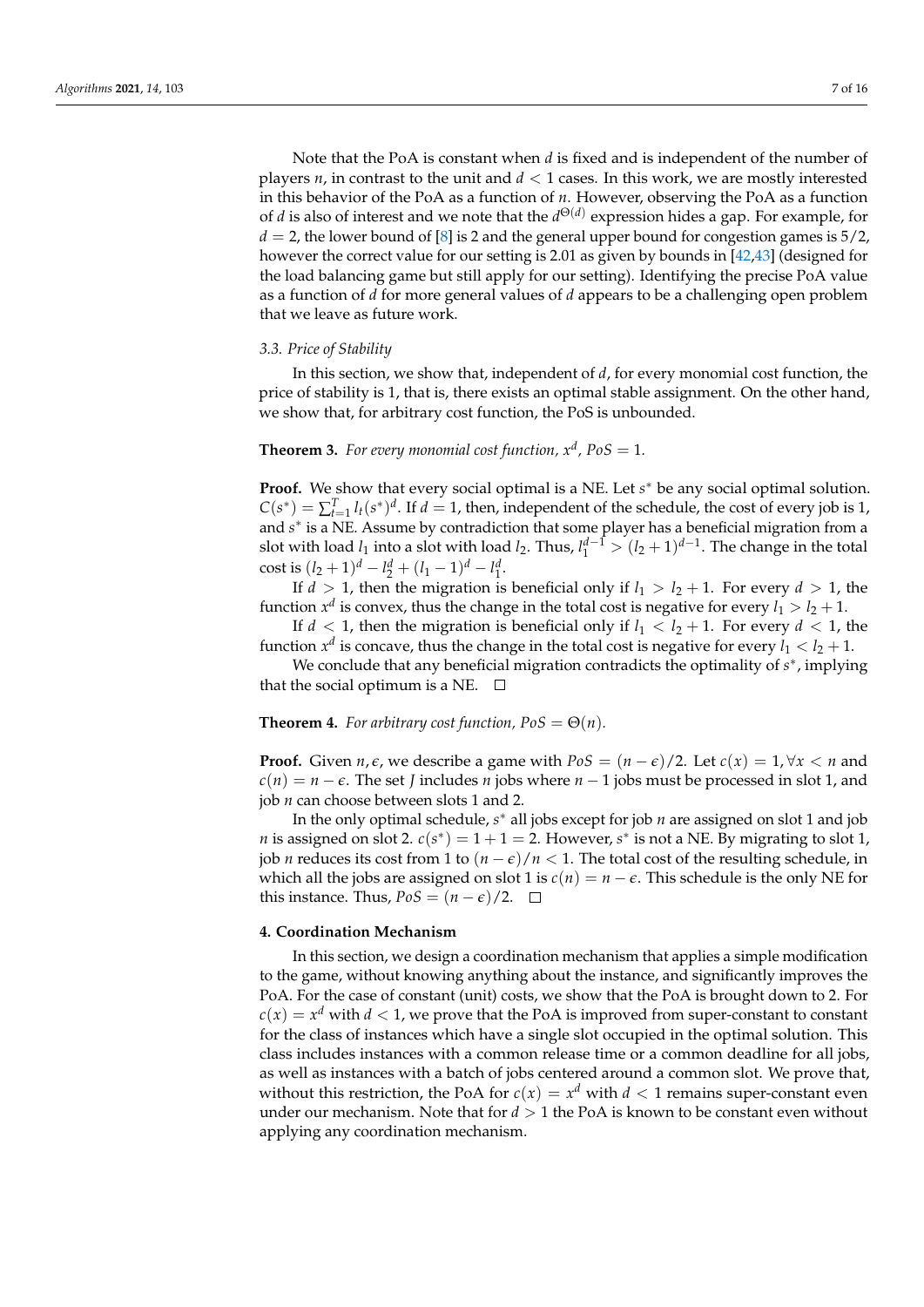Our mechanism changes the strategy space of each job *j*, from being simply a slot  $s_j\in[r_j,d_j)$ , to a pair  $(s_j,\xi_j)$  where  $s_j\in[r_j,d_j)$  is again the declared slot and  $\xi_j\geq 0$  is a payment. The mechanism will open slot *t* under strategies (*s*, *ξ*) if and only if:

<span id="page-7-1"></span>
$$
\sum_{j:s_j=t}\xi_j\geq c(l_t(s)),
$$

i.e., if the jobs selecting slot *s* cover the server cost with their declared payments. We assume every job *j* has an infinite cost for not being processed (i.e., when slot *s<sup>j</sup>* is not opened), an assumption that is implicitly present in the base model as well, since jobs do not have the option of staying out of the game. In this framework, the NE condition asserts that each (*s<sup>j</sup>* , *ξj*) are such that:

$$
\sum_{j':s_{j'}=s_j} \zeta_{j'} \ge c(l_{s_j}(s))
$$
\n
$$
\text{and } \zeta_j \le \max\left\{0, c(l_t(s)+1) - \sum_{j':s_{j'}=t} \zeta_{j'}\right\}, \forall t \in [r_j, d_j) \setminus \{s_j\} \tag{1}
$$
\n
$$
\text{and } \zeta_j \le \max\left\{0, c(l_{s_j}(s)) - \sum_{j':s_{j'}=s_j, j'\ne j} \zeta_{j'}\right\}.
$$

The first inequality guarantees slot *s<sup>j</sup>* is open, the second that there is no slot *t* that job *j* can move to, pay the minimum needed to open it (or keep it open), and get a lower payment, and the third that the job should pay as much as necessary to keep its current slot open.

<span id="page-7-2"></span>**Lemma 3.** *Every NE* (*s*, *ξ*) *of our coordination mechanism is such that for every occupied slot t we have*  $\sum_{j:s_j=t}\xi_j=c(l_t(s)).$ 

**Proof.** Suppose this is not the case. Then, there exists some *t* such that:

$$
\sum_{j:s_j=t}\xi_j>c(l_t(s)).
$$

Consider any job *j* such that  $s_j = t$  and  $\xi_j > 0$ . Clearly, such a job must exist. We get:

$$
\sum_{j':s_{j'}=s_j} \zeta_{j'} > c(l_{s_j}(s)) \Rightarrow \zeta_j > c(l_{s_j}(s)) - \sum_{j':s_{j'}=s_j,j'\neq j} \zeta_{j'}
$$

which violates [\(1\)](#page-7-1) and gives a contradiction.  $\Box$ 

Using Lemma [3,](#page-7-2) we may simplify the NE condition [\(1\)](#page-7-1) as:

<span id="page-7-3"></span>
$$
\sum_{j':s_{j'}=s_j} \xi_{j'} = c(l_{s_j}(s)) \text{ and } \xi_j \le c(l_t(s)+1) - \sum_{j':s_{j'}=t} \xi_{j'}, \forall t \in [r_j, d_j) \setminus \{s_j\}. \tag{2}
$$

#### <span id="page-7-0"></span>*4.1. Unit Server Costs*

<span id="page-7-5"></span>**Lemma 4.** *Let* (*s*, *ξ*) *be a NE of our coordination mechanism in a game with unit server costs. Then, for every job j, either*  $\xi_j = 0$  *or every slot in*  $[r_j, d_j) \setminus s_j$  *is unoccupied.* 

**Proof.** Suppose  $\xi_j > 0$ . Then, by [\(2\)](#page-7-3), we get that for any slot  $t \in [r_j, d_j) \setminus \{s_j\}$ :

<span id="page-7-4"></span>
$$
1 - \sum_{j':s_{j'}=t} \xi_{j'} \ge \xi_j > 0.
$$
 (3)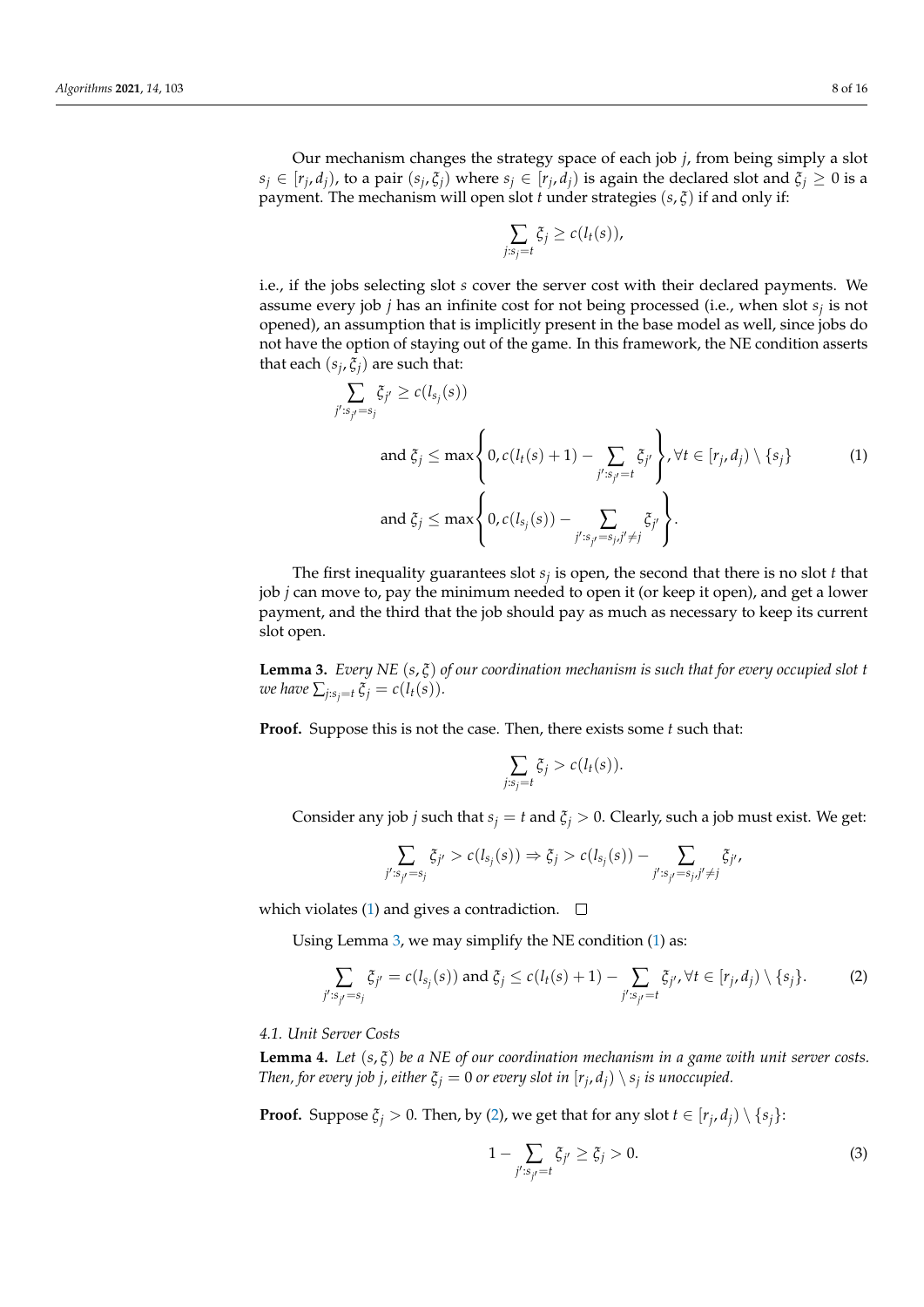However, by Lemma [3,](#page-7-2) we know that either  $t$  is unoccupied or  $\sum_{j':s_{j'}=t}\xi_{j'}=1.$  From this, and given [\(3\)](#page-7-4), we get that *t* is unoccupied.  $\square$ 

<span id="page-8-1"></span>**Theorem 5.** *The PoA of our coordination mechanism for unit server costs is* 2*.*

**Proof.** Focus on a slot *t* and the set of jobs  $J(t)$  that use it in a given optimal assignment. The total cost paid by these jobs in the optimal assignment is 1. We show that the same set of jobs pay at most 2 in any NE (*s*, *ξ*).

We examine two cases. The first is the case when slot *t* is open in  $(s, \xi)$ . The jobs from *J*(*t*) that use *t* in (*s*,  $\xi$ ) pay at most 1, as given by Lemma [3](#page-7-2) (they might be paying less than 1 as *t* might have additional jobs outside  $J(t)$ ). The jobs in  $J(t)$  that use other slots pay 0, as given by Lemma [4](#page-7-5) and the fact that all of these jobs have an occupied slot in their windows other than the one they are using, namely, slot *t*. This proves that, in this case, the total payments of jobs in  $J(t)$  are at most 1.

We now focus on the case when slot *t* is not open in  $(s, \xi)$ . We first show that the jobs from  $J(t)$  that are using slots larger than  $t$  are paying a total of at most 1. Focus on the smallest such slot  $t'$ . By the fact that,  $(s, \xi)$  is a NE and using Lemma [3](#page-7-2) we get that the total payments on *t'* are 1. Now focus on any slot  $t'' > t'$  and any job  $j \in J(t)$  that uses  $t''$ . Slot  $t'$ must be in the window of job  $j$  as both  $t''$  and  $t$  satisfy this property and  $t'$  lies between them. Then, by Lemma [4](#page-7-5) we get that  $\xi_j = 0$ . This proves that the total payment over all jobs *j* that use slots larger than *t* is 1. The proof is symmetric for slots smaller than *t*, which shows that for every slot *t* in an optimal solution and for the jobs  $J(t)$  using it, the total payment of the jobs  $J(t)$  in a NE is at most 2. This directly implies an upper bound of 2 for the PoA.

The above analysis is tight, as demonstrated in the following game: There exist two jobs *j*1, *j*2. Job *j*<sup>1</sup> can be scheduled at slots 1 or 2, whereas job *j*<sup>2</sup> can be scheduled at slots 2 or 3. Assigning job  $j_1$  to slot 1, job  $j_2$  to slot 3, and setting  $\xi_1 = \xi_2 = 1$  gives rise to a NE with total cost 2. It is easy to verify that this is a NE as each job has only one alternative slot, slot 2, where again they would have to pay a unit cost. The optimal assignment places both jobs in slot 2 for total cost 1, thus, the PoA is 2.  $\Box$ 

We now present a simple algorithm for computing an optimal assignment *p* <sup>∗</sup> and determining payments *ξ* such that (*p* ∗ , *ξ*) is a strong Nash equilibrium (SE).

**Theorem 6.** *Algorithm [1](#page-8-0) produces a SE profile.*

<span id="page-8-0"></span>

| Algorithm 1 Optimal Coordination Mechanism algorithm for unit-cost |  |  |  |
|--------------------------------------------------------------------|--|--|--|
|                                                                    |  |  |  |

- 1: Sort the jobs such that  $d_1 \leq d_2 \leq \cdots \leq d_k$
- 2: **while** there are unassigned jobs **do**
- 3: Let *j* be the next unassigned job. Activate slot *d<sup>j</sup>* and assign every job *k* such that  $d_j$  ⊆ *I*(*k*) in slot *d*<sup>*j*</sup>.
- 4: Let  $\xi$ <sup>*j*</sup> = 1 and  $\xi$ <sup>*k*</sup> = 0 for every job  $k \neq j$  assigned in step 3.
- 5: Remove the assigned jobs from the instance.

6: **end while**

**Proof.** The only players with positive payment are those assigned in their due-date slot. Let  $j_1$ ,  $j_2$  be two jobs such that  $\xi_{j_1} > 0$  and  $\xi_{j_2} > 0$ . Assume without loss of generality that  $d_{j_1} < d_{j_2}$ . Since  $j_2$  is not removed in the iteration in which  $j_1$  is considered, it must be that  $I(j_1) \cap I(j_2) = \emptyset$ . A deviation of a player may be beneficial only if after the deviation it shares the cost of its target slot. However, since  $I(i_1) \cap I(i_2) = \emptyset$  for any two paying players, no beneficial deviation of any coalition exists.  $\Box$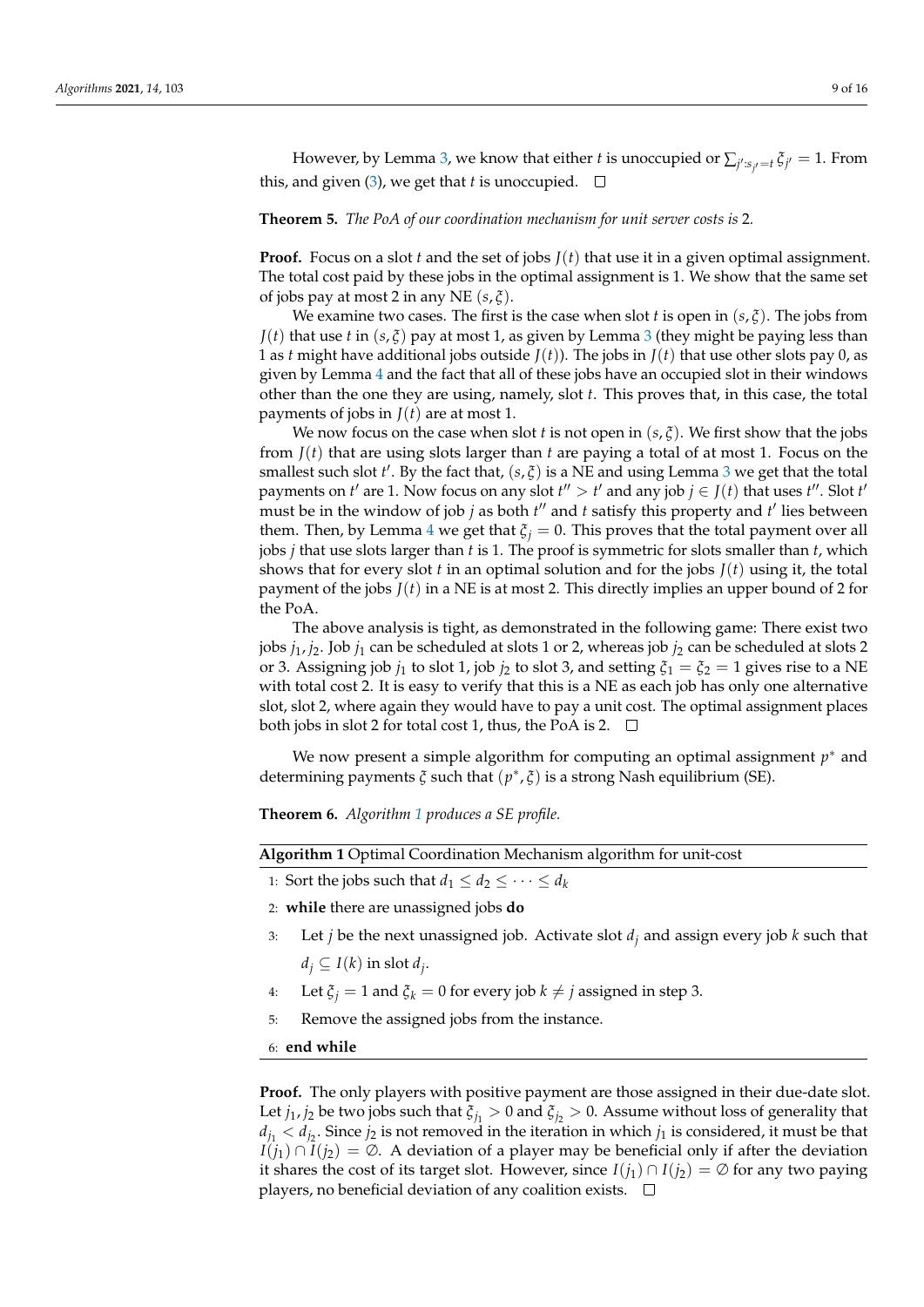To prove the optimality of the schedule produced in Algorithm [1,](#page-8-0) we prove a stronger claim, that every strong NE profile is optimal. In fact, this is valid for every game with fixed activation costs, not necessarily unit. Formally,

#### <span id="page-9-3"></span>**Theorem 7.** *The SPoA of our coordination mechanism for fixed server costs is* 1*.*

**Proof.** For a game *G*, let *p* be a profile such that  $cost(p) > cost(p^*)$  for some optimal profile *p*<sup>∗</sup>. We show that *p* is not a SE. Let *A*<sup>∗</sup> be the set of active slots in *p*<sup>∗</sup>, and let *J*<sup>∗</sup>(*t*) be the set of jobs assigned to slot *t* in  $p^*$ . Since  $cost(p) > cost(p^*)$ , for at least one slot  $t \in A^*$ , it holds that the total payment in  $p$  of jobs in  $J^*(t)$  is more than  $c_t$ . This implies that the subset of  $J^*(t)$  consisting of jobs with positive payment in  $p$  can migrate to slot  $t$ , each reducing its cost.  $\Box$ 

In light of the bound of  $PoA = 2$ , proved in Theorem [5,](#page-8-1) we conclude that natural dynamics that allow coordinated deviations, exploit the coordinated mechanism in an optimal way.

#### <span id="page-9-0"></span>*4.2. Monomial Server Costs with d* < 1

We first restrict ourselves to instances such that the optimal solution uses a single slot. Clearly, this is the case if and only if there is some slot that is included in the interval of every job in the instance. This is the case, for example, when the jobs have common release times or deadlines. Note that by the instance in Lemma [2](#page-5-1) (or simple modifications of it for the case of a common release time or a common deadline) we get that the PoA is infinite in the original game. In the next theorem, we prove that our coordination mechanism reduces the PoA to a constant for every *d* < 1 for the instances under consideration which we call *common slot instances*.

**Theorem 8.** For common slot instances and  $c(x) = x^d$  with  $d < 1$ , the PoA of our coordination *mechanism is* Θ(1)*.*

**Proof.** For simplicity of exposition, suppose that, in a given game, we shift time so that the only slot used by the optimal solution *s* ∗ is slot 0. Let *s* be a NE of the game. For simplicity and without loss of generality (due to symmetry), suppose the non-negative slots have a larger or equal cost compared to the negative slots in *s*. If the number of non-negative slots used in *s* is 1, then a bound of 2 on the PoA of the instance follows trivially, so we assume there are at least 2 non-negative slots used in the game.

Let *t* and *t'* be used slots in *s* such that  $0 < t < t'$ . Let *x* be the number of jobs on *t* and *y* the number of jobs on *t'*. Observe that *t* must lie in the allowed interval of all jobs using  $t'$  since  $0 < t < t'$  and these jobs use  $t'$  in *s* and 0 in  $s^*$ . This means each of these jobs has the option to move to *t* and pay the marginal contribution  $c(x + 1) - c(x)$ . In addition, note that, by Lemma [3,](#page-7-2) at least one of the jobs on  $t'$  has to pay, in *s*, the average cost share  $c(y)/y$ . The above, combined with the equilibrium condition [\(2\)](#page-7-3), imply:

<span id="page-9-1"></span>
$$
c(x+1) - c(x) \ge \frac{c(y)}{y}.\tag{4}
$$

Note that:

<span id="page-9-2"></span>
$$
c(x + 1) - c(x) = (x + 1)d - xd
$$
  
=  $x^{d-1} \frac{(1 + \frac{1}{x})^d - 1}{\frac{1}{x}}$   
 $\leq x^{d-1} \lim_{x \to +\infty} \frac{(1 + \frac{1}{x})^d - 1}{\frac{1}{x}}$   
=  $dx^{d-1}$ , (5)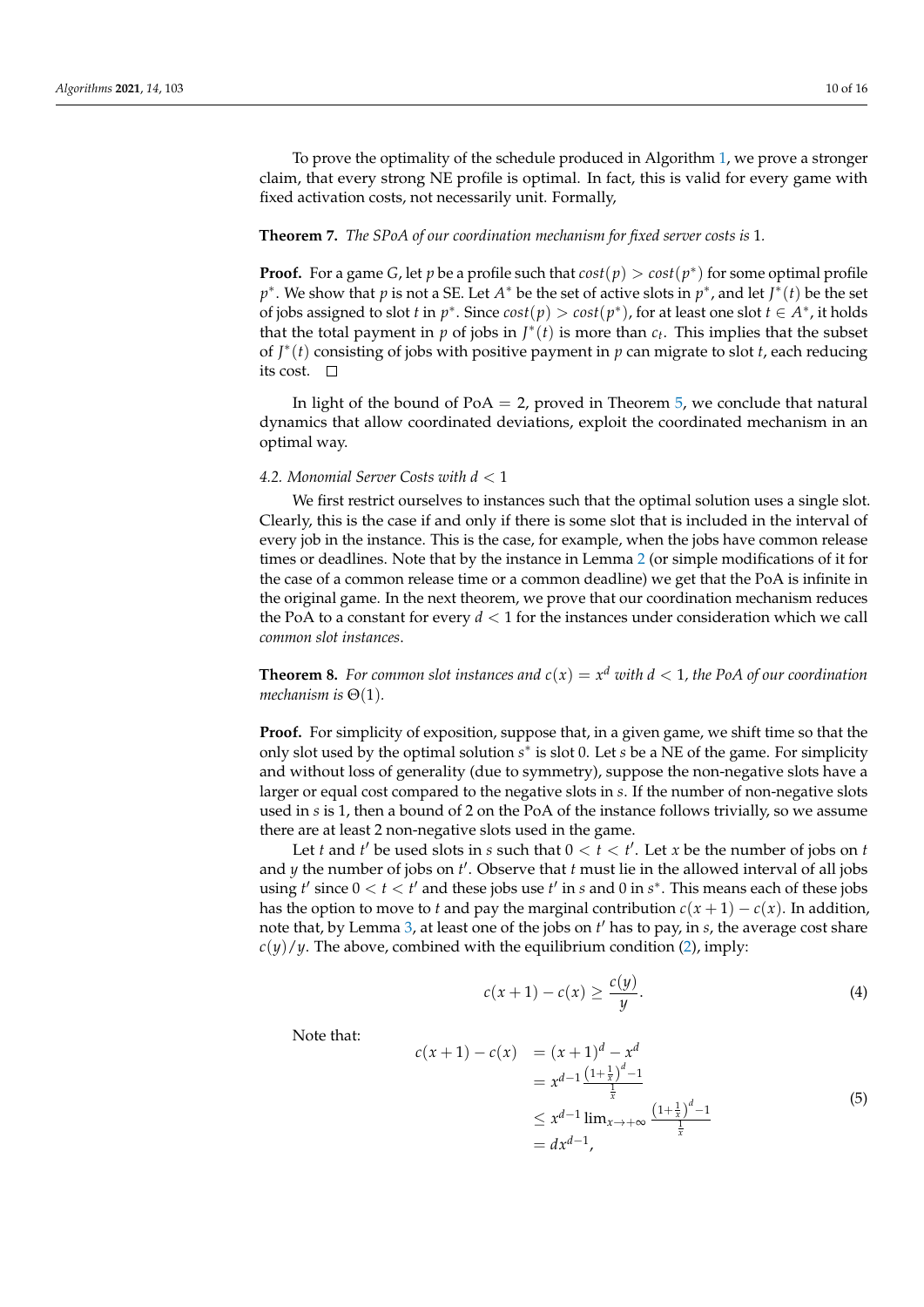where the inequality follows by  $d < 1$ . Combining [\(4\)](#page-9-1) with [\(5\)](#page-9-2), we get:

$$
dx^{d-1} \ge y^{d-1} \Rightarrow y \ge d^{\frac{1}{d-1}}x.
$$

This suggests that every slot *t* must have at least *d* 1/(*d*−1) (which is always larger than *e*) times the number of jobs as every other slot in  $[0, t)$ . This in turn implies that as we move from the largest slot closer and closer to 0, the number of jobs decreases by at least a factor *d*<sup>1/(*d*−1)</sup>. We write *α* = *d*<sup>1/(*d*−1)</sup>. Then, if *h* is the number of jobs on the last occupied slot, we get that the cost on non-negative slots is at most:

$$
\sum_{j=0}^{+\infty} \left(\frac{h}{\alpha^j}\right)^d = h^d \sum_{j=0}^{+\infty} \left(\frac{1}{\alpha^d}\right)^j = \frac{h^d}{1 - \frac{1}{\alpha^d}} = \frac{h^d}{1 - \frac{d^{d/(1-d)}}{1 - \frac{d^{d/(1-d)}}{1 - \frac{d^{d/(1-d)}}{1 - \frac{d^{d/(1-d)}}{1 - \frac{d^{d/(1-d)}}{1 - \frac{d^{d/(1-d)}}{1 - \frac{d^{d/(1-d)}}{1 - \frac{d^{d/(1-d)}}{1 - \frac{d^{d/(1-d)}}{1 - \frac{d^{d/(1-d)}}{1 - \frac{d^{d/(1-d)}}{1 - \frac{d^{d/(1-d)}}{1 - \frac{d^{d/(1-d)}}{1 - \frac{d^{d/(1-d)}}{1 - \frac{d^{d/(1-d)}}{1 - \frac{d^{d/(1-d)}}{1 - \frac{d^{d/(1-d)}}{1 - \frac{d^{d/(1-d)}}{1 - \frac{d^{d/(1-d)}}{1 - \frac{d^{d/(1-d)}}{1 - \frac{d^{d/(1-d)}}{1 - \frac{d^{d/(1-d)}}{1 - \frac{d^{d/(1-d)}}{1 - \frac{d^{d/(1-d)}}{1 - \frac{d^{d/(1-d)}}{1 - \frac{d^{d/(1-d)}}{1 - \frac{d^{d/(1-d)}}{1 - \frac{d^{d/(1-d)}}{1 - \frac{d^{d/(1-d)}}{1 - \frac{d^{d/(1-d)}}{1 - \frac{d^{d/(1-d)}}{1 - \frac{d^{d/(1-d)}}{1 - \frac{d^{d/(1-d)}}{1 - \frac{d^{d/(1-d)}}{1 - \frac{d^{d/(1-d)}}{1 - \frac{d^{d/(1-d)}}{1 - \frac{d^{d/(1-d)}}{1 - \frac{d^{d/(1-d)}}{1 - \frac{d^{d/(1-d)}}{1 - \frac{d^{d/(1-d)}}{1 - \frac{d^{d/(1-d)}}{1 - \frac{d^{d/(1-d)}}{1 - \frac{d^{d/(1-d)}}{1 - \frac{d^{d/(1-d)}}{1 - \frac{d^{d/(1-d)}}{1 - \frac{d^{d/(1-d)}}{1 - \frac{d^{d/(1-d)}}{1 - \frac{d^{d/(1-d)}}{1 - \frac{d^{d/(1-d)}}{1 - \frac{d^{d/(1-d)}}{1 - \frac{d^{d/(1-d)}}{1 - \frac{d^{d/(1-d
$$

Recall that we assume the non-negative slots have at least as much cost as the negative ones, meaning the total cost of *s* is at most:

$$
C(s) \le \frac{2h^d}{1 - d^{d/(1-d)}}
$$

.

By the fact that we have *h* jobs on the largest slot, there at least *h* jobs in the game and we get:

$$
C(s^*) \geq h^d.
$$

Taking the ratio gives:

$$
\frac{C(s)}{C(s^*)} \leq \frac{2}{1-d^{d/(1-d)}},
$$

which is a constant for every given  $d.$   $\Box$ 

**Remark 2.** *For*  $c(x) = \sqrt{x}$  *and for common slot instances with n jobs, our coordination mechanism reduces the PoA from* 4*n* 1/4/3 *to at most* 4*.*

We note that for common slot instances there always exists a NE. In fact, again, we prove that any optimal solution can be a NE with the correct payment vector.

**Theorem 9.** *For*  $c(x) = x^d$  *with*  $d < 1$  *and common slot instances, our coordination mechanism induces games such that, for every optimal assignment s* ∗ *, there exists a vector of payments ξ such that*  $(s^*, \xi)$  *is a NE*.

**Proof.** An optimal assignment will clearly place all jobs on the same slot. Charging each job the fair share  $x^{d-1}$  results in a NE since  $x^{d-1} < 1$  with 1 being the cost any job would have to pay to deviate to a different slot and open it.  $\square$ 

Another class of instances for which an optimal and stable solution can be computed efficiently is the class of Laminar instances. A real-time scheduling instance is *laminar* if the intervals  $I(j)$  for all jobs *j* form a laminar family, i.e., for any two jobs  $j, j' \in \mathcal{J}$ , we have  $I(j) \cap I(j') = \emptyset$  or  $I(j) \subset I(j')$  or  $I(j') \subset I(j)$ .

Since the job intervals are laminar, the jobs can be represented by a forest *F* of rooted trees, where each vertex in a tree in *F* corresponds to a job, and a vertex  $v(j)$  is an ancestor of a vertex  $v(j')$  if and only if  $I(j') \subset I(j)$ . Define the level of each vertex in the forest as follows. Any root of a tree in the forest is at level 1. For all other vertices *v*, the level of *v* is 1 plus the level of its parent.

**Theorem 10.** *Algorithm [2](#page-11-0) produces a NE profile of optimal cost.*

.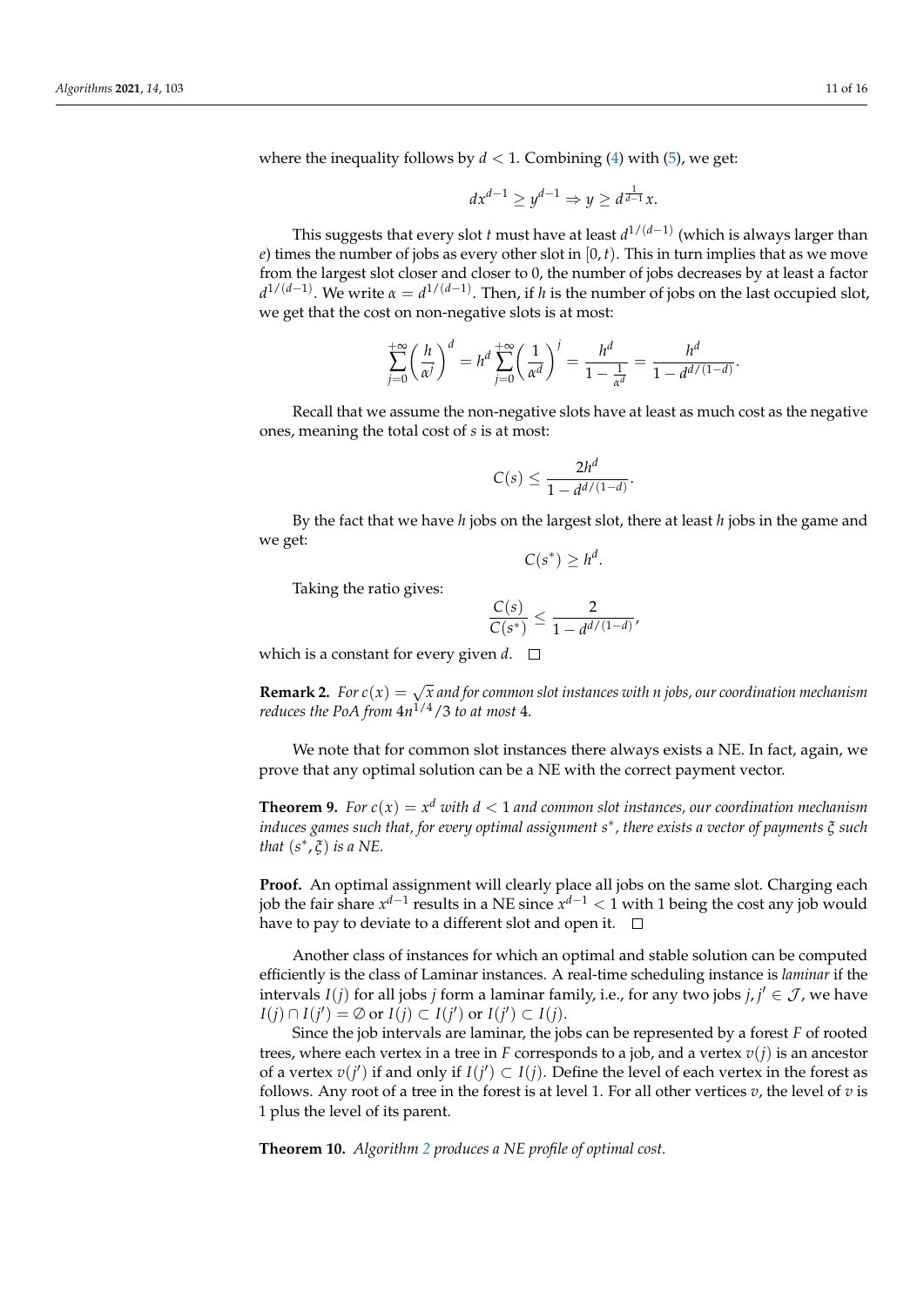<span id="page-11-0"></span>**Algorithm 2** An algorithm for finding a NE schedule such that  $cost(s) = OPT$  for Laminar instances

- 1: Build the corresponding forest.
- 2: **while** there are unassigned jobs **do**
- 3: Let *j* be a node of maximal level. Assign *j* and all the jobs in the path connecting *j* and the root of its tree on any slot  $t \in I(j)$ .
- 4: Let  $\xi_i = c(l_i)$  and  $\xi_k = 0$  for every job  $k \neq j$  assigned in step 3.
- 5: Remove the assigned jobs from the instance.

#### 6: **end while**

**Proof.** Consider the forest *F*. It is defined such that for every two leaves,  $v_1$ ,  $v_2$ , the intervals corresponding to the jobs  $v_1$  and  $v_2$  do not overlap. Thus, the social optimum is at least the number of leaves in *F*. The profile produced by the algorithm is a social optimum because its cost is exactly the number of leaves in *F*.

We show it is a NE. Clearly, any job *k* for with  $\zeta_k = 0$  is stable. In addition, the only jobs with a positive payment correspond to leaves in *F*. Since the intervals of different leaves do not overlap, for every leaf-job, *j*, the only active slot in  $I(i)$  is the slot it is paying for; thus, *j* has no feasible migration.  $\Box$ 

Earlier in the section we prove that our coordination mechanism reduces the PoA to a constant for common slot instances. On the contrary, we show that, for general instances, the PoA remains super-constant even for our mechanism.

<span id="page-11-1"></span>**Theorem 11.** For a game with *n* jobs and  $c(x) = x^d$  with  $d < 1$ , the worst case PoA of our *mechanism is*  $\Omega(n^{d(1-d)})$ .

**Proof.** Consider a large number of jobs *n* such that  $n^d$  is integer. Our instance has  $n^d$  slots and  $n^d$  jobs 1,2,..., $n^d$  such that job *j* can only be scheduled on slot *j*. All other  $n - n^d$  jobs can be scheduled on any slot. Let *s* <sup>∗</sup> be the assignment where every one of the unrestricted jobs is scheduled in slot 1. We get:

$$
C(s^*) = \left(n - n^d + 1\right)^d + \left(n^d - 1\right) = \Theta\left(n^d\right).
$$

The first term of the sum comes from slot 1 and the second term comes from slots 2, 3, . . . , *n <sup>d</sup>* which hold one job each.

Now consider the following NE *s*. The unrestricted jobs are split equally among all slots, with each slot having *n* <sup>1</sup>−*<sup>d</sup>* − 1 of them. The payments declared by the unrestricted jobs are 0 and the full cost of each slot is paid for by the corresponding restricted job. This outcome is a NE since the unrestricted jobs get to freeload while the restricted jobs can't move to a different slot and have to pay enough to keep their slot open and avoid the large cost of remaining unscheduled. We get:

$$
C(s) = n^d \left( n^{1-d} \right)^d = \Theta \left( n^{2d-d^2} \right).
$$

Taking the ratio  $C(s)/C(s^*)$  completes the proof.

#### *4.3. Variable Load-Independent Slot Costs*

In this section, we consider mechanisms for instances in which different slots may have different costs. Denote by *c<sup>t</sup>* the cost of slot *t*. Note that this cost is fixed and independent of the load on *t*.

Our main result is an algorithm that determines an assignment as well as payments for the players such that the resulting profile is a strong NE.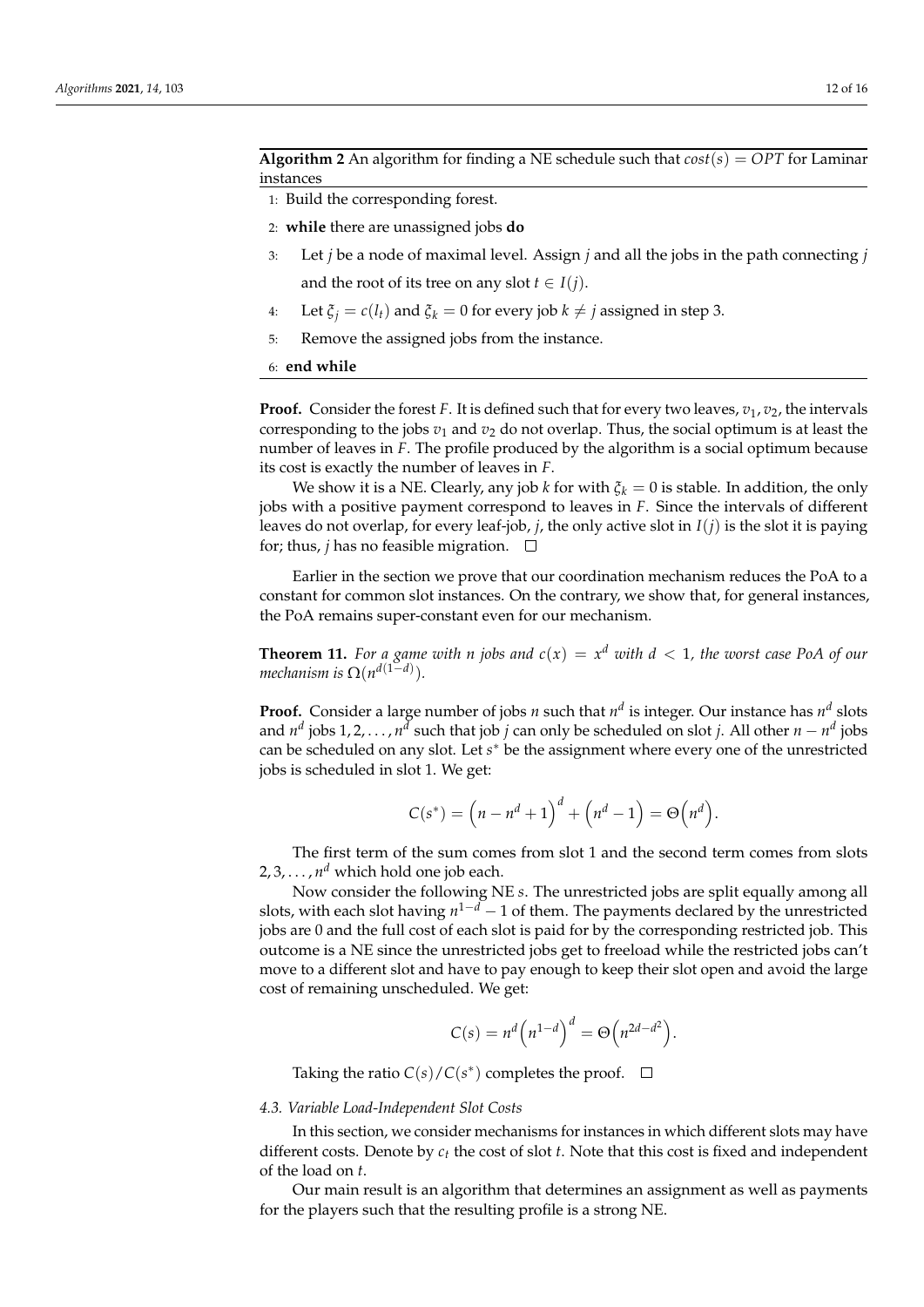**Theorem 12.** *For arbitrary fixed activation costs, for any instance, it is possible to calculate a*  $s$ chedule  $p^*$  and vector of payments  $\xi$  such that  $(p^*,\xi)$  is a SE, and  $cost(p^*) = cost(OPT)$ .

**Proof.** We first remove from the instance jobs whose interval includes an interval of another job. Note that, if  $I(i_2) \subseteq I(i_1)$ , then  $j_1$  can be temporarily removed from the instance. Once  $(p^*, \xi)$  are finalized, we set  $\xi_{j_1} = 0$ , and assign  $j_1$  on the same slot as  $j_2$ . If  $I(j_2) = I(j_1)$ , then one of the jobs is removed (with an arbitrary tie-breaking rule).

Following the above preprocessing, the jobs in *J* can be sorted such that  $r_1 \leq \cdots \leq r_n$ and  $d_1 \leq \cdots \leq d_n$ . An optimal solution,  $p^*$ , can be computed for such instances using dynamic programming [\[6\]](#page-14-3). Given  $p^*$ , we show how to split the activation costs among the jobs such that  $(p^*, \xi)$  is a SE.

For a job *j*, let  $c^j_{min} = min_{t \in \{r_j+1,\dots,d_j\}} c_t$  denote the cost of a cheapest slot in *I*(*j*).

We turn to describe the players' payments. Let  $A = \{t_1 < t_2 < \ldots < t_B\}$  be the set of active slots in  $p^*$ . For every  $1 \le i \le B$ , let  $P(i)$  denote the set of jobs such that  $j \in P(i)$  if and only if  $A \cap I(j) = t_i$ . That is, slot  $t_i$  is the only active slot in *j's* interval. Since A is an optimal solution,  $P(i)$  is not empty, as, otherwise,  $t_i$  can be removed from  $A$ , contradicting its optimality. The jobs in *P*(*i*) are going to pay for *t<sup>i</sup>* . For simplicity, we first describe an algorithm to determine payments such that the resulting profile is a NE. Then, we present an algorithm for SE.  $\Box$ 

# **Lemma 5.** *It is possible to determine payments ξ, such that* (*p* ∗ , *ξ*) *is a NE.*

**Proof.** For every  $j \in P(i)$ , none of the other slots in *A* is feasible for *j*. Thus, as long as its payment is at most  $c^j_{min}$ , job *j* would not deviate from  $t_i$ . By the optimality of  $p^*$ , we have that  $c_{t_i} \leq \sum_{j \in P(i)} c^j_{min}$ . Thus, it is possible to determine payments  $\xi_j \leq c^j_{min}$  and  $\sum_{j \in P(i)} \xi_j = c_{t_i}.$ 

We turn to show how it is possible to split the activation cost of slot  $t_i$  among the jobs in  $P(i)$  such that the resulting profile is a SE.

# **Lemma 6.** *It is possible to determine payments ξ, such that* (*p* ∗ , *ξ*) *is a SE.*

**Proof.** We first set  $\xi$ <sup>*j*</sup> = 0 for every job *j* ∈ *J* \ ∪*<sub>i</sub>P*(*i*). For simplicity, we remove all these jobs from the input, and only consider the paying jobs—that are in  $\cup_i P(i)$ . For every *j* ∈ *P*(*i*), no slot in *A*  $\setminus$  {*t*<sub>*i*</sub>} is feasible for *j*, therefore, *j* ∈ *P*(*i*) may deviate only to a slot *t* such that  $t_{i-1} + 1 \le t \le t_{i+1} - 1$ . By the preprocessing (removal of jobs whose interval includes an interval of another job), the sorting of the jobs in  $\bigcup_i P(i)$  according to their release times agrees also with their sorting according to finish times. In order for *ξ* to be a SE, for every potential deviation of a coalition Γ, we bound the total payments of Γ's members. Specifically, the total payment of players that can potentially migrate to a slot *t* must be less than *c<sup>t</sup>* , as, otherwise, these players can form a coalition and split the payment for activating *t* in a way that all of them benefit. Our algorithm is based on defining two sets of constraints:

- 1. *T stability* constraints, guaranteeing that (*p* ∗ , *ξ*) is a SE
- 2. *B cost-covered* constraints, guaranteeing that  $(p^*, \xi)$  is feasible, that is, the cost all slots in *A* is covered

We first define the constraints, and then show they can be fulfilled. Specifically, if they cannot, then  $p^*$  is not optimal. Note that, in an instance with variable slot costs, the size of the input is  $\Omega(T)$ , therefore, the algorithm is polynomial in the size of the input.

Consider first deviations into a slot *t*, where  $r_1 \leq t \leq t_1$ . Since the jobs are sorted by release times, and this sorting agrees with the sorting according to finish time, the constraint for avoiding a migration into *t* is  $\sum_{j=1}^{x} \xi_j \leq c_t$ , where *x* is the number of jobs for which  $t \in I(j)$ . In other words, for some prefixes of *J*, we have a constraint regarding their total payment.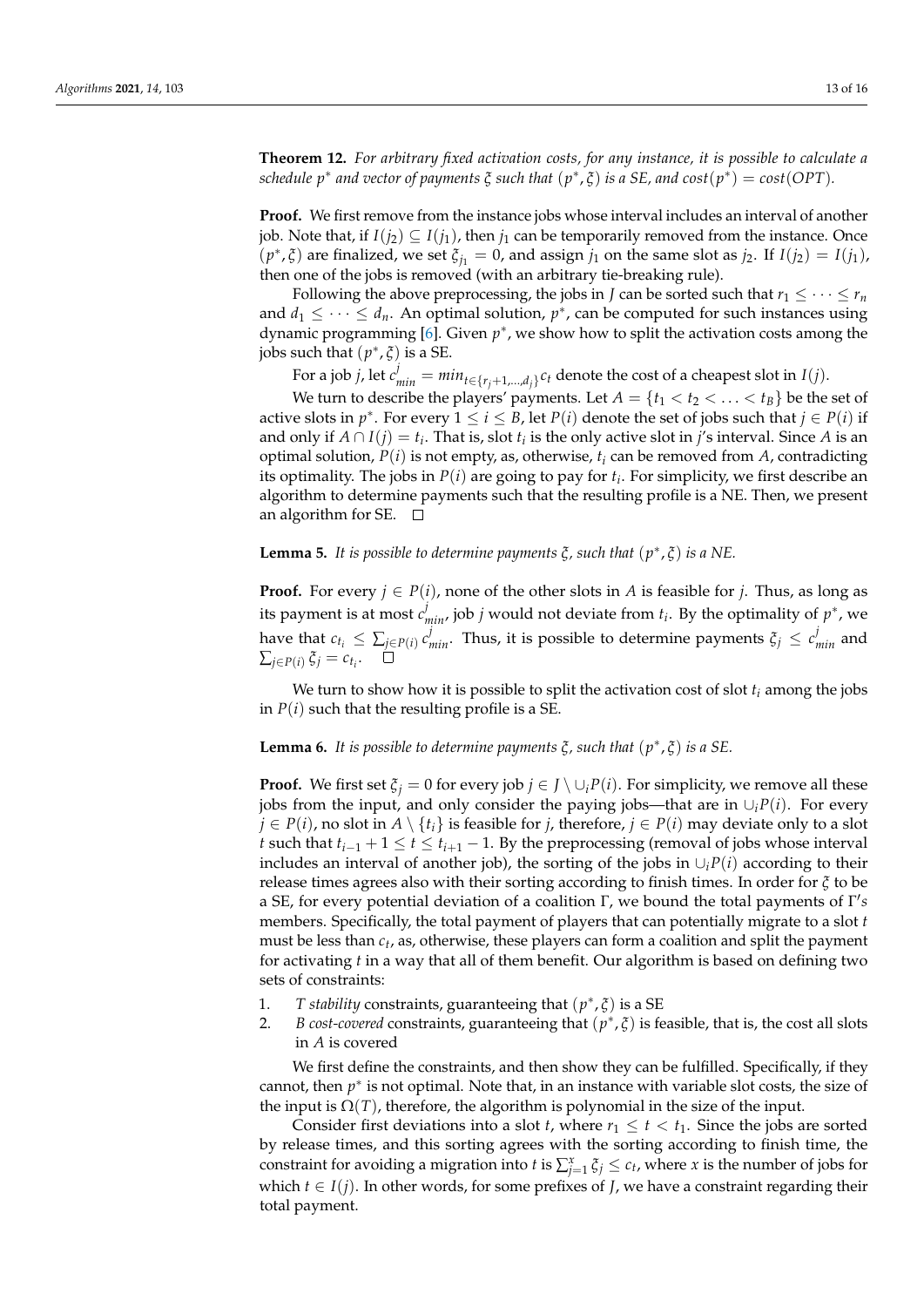Consider next deviations into a slot *t*, where  $t_i + 1 \leq t < t_{i+1}$  for  $1 \leq i < B$ . A coordinated deviation into *t* may be performed by a coalition consisting of a possibly empty set of jobs assigned on *t<sup>i</sup>* (moving right) and a possibly empty set of jobs assigned on *ti*+<sup>1</sup> (moving left). By the sorting, the coalition consists of a *consequent* set of jobs. Let *γ* be the index of leftmost job for which  $t \in I(j)$ . Let  $x$  be the number of jobs for which  $t \in I(j)$ . The constraint for avoiding a migration into *t* is  $\sum_{i=\infty}^{\gamma+x-1}$  $\int_{j=\gamma}^{\gamma+x-1} \zeta_j \leq c_t$ . Finally, we define the constraints that avoid a coordinated deviation into a slot  $t > t_B$ . Each of theses constraints considers the total payments of some suffix of the jobs, that is,  $\sum_{j=\gamma}^{n} \xi_j \leq c_t$  for some  $\gamma$ .

Fulfillment of the above *stability*-constraints prevent beneficial deviations of any coalition. The constraints bound the total payment of every potential *maximal* coalition, and this bound clearly applies to every subset of jobs of a potential maximal coalition.

In addition, for every slot  $t_i$  in *A*, we define a *cost-covered* constraint  $\sum_{j\in P(i)} \xi_j \geq c_{t_i}$ . The cost-covered constraints imply that the active slots in *p* are paid for.

Given the complete set of stability and cost-covered constraints, we turn to present an algorithm for setting the payments such that all the constraints are fulfilled. During the algorithm, for every  $1 \le i \le B$ ,  $P(i)$  is updated to be the set of jobs assigned to  $t_i$  whose payment is not determined yet. For every slot *t*, let *v<sup>t</sup>* denote the updated bound on the total payment of players that are assigned to or may migrate to slot *t* and whose payment is not determined yet. Initially, for all  $t$ ,  $v_t = c_t$ .

Consider the first job  $j_1$ . It only participates in stability-constraints of type  $\sum_{j=1}^x \xi_j \leq c_t$ . Recall that  $c_{min}^1$  is the minimal cost of a slot for which a stability-constraint that includes *ξ*<sub>1</sub> exists. First, set *ξ*<sub>1</sub> = min( $c$ <sub>*t*1</sub>,  $c$ <sup>1</sup><sub>*min*</sub>). Next, apply the fact that *ξ*<sub>1</sub> is fixed, by updating the constraints in the following way. For every  $t \in I(j_1)$ , let  $v_t = c_t - \xi_1$ . The stabilityconstraint  $\sum_{j=1}^{x} \xi_j \leq c_t$  is replaced by a constraint  $\sum_{j=2}^{x} \xi_j \leq v_t$ . Note that the new constraint still refers to a consequent set of jobs. In addition, the cost-covered constraint  $\sum_{j\in P(1)} \xi_j =$  $c_{t_1}$  is replaced by  $\sum_{j \in P(1) \setminus \{1\}} \xi_j \geq v_{t_1}$ . Finally, set  $P(1) = P(1) \setminus \{1\}.$ 

We proceed in a similar way for  $k = 2, \ldots, n$ . Assume  $k \in P(i)$ . Note that, when job *k* is considered, the value of *ξ<sup>j</sup>* is already determined for every *j* < *k*; therefore, job *k* participates only in constraints of type  $\sum_{j=k}^{k+x-1} \xi_j \leq v_t$ . Let  $v^k_{min}$  be the minimal bound on a slot for which a constraint that includes  $\zeta_k$  exists. Set  $\zeta_k = \min(v_{t_i}, v_{min}^k)$ . Next, we apply the fact that *ξ<sup>k</sup>* is fixed by updating the constraints in the following way: For every *t* ∈ *I*(*k*), let  $v_t = v_t - \xi_k$ . The stability-constraint  $\sum_{j=k}^{x+k-1} \xi_j \leq v_t$  is replaced by a constraint  $\sum_{j=k+1}^{x+k-1} \xi_j \leq v_t - \xi_k$ . Note that the new constraint still refers to a consequent set of jobs. In addition, the cost-covered constraint of slot  $t_i$  is replaced by  $\sum_{j\in P(i)\setminus\{k\}}\xi_j\geq v_{t_i}.$  Finally, set  $P(i) = P(i) \setminus \{k\}.$ 

The process fails if, for some *i*, after all jobs in *P*(*i*) are considered, the cost-covered constraint of slot  $t_i$  is not fulfilled. that is,  $v_{t_i} > 0$ . We show that in this case  $p^*$  is not optimal. Assume by contradiction that  $t_i$  is a slot whose cost is not covered. For every  $k \in P(i)$ , the value of *ξ<sup>k</sup>* was determined such that some stability-constraint it tight. Specifically, if  $\xi_k = v_{min}^k$ , then job *k*, possibly together with jobs preceding it, covers the cost of the slot corresponding to  $v_{min}^k$ . Thus, the jobs currently on  $t_i$  can be reassigned on slots whose total cost can be fully covered by jobs in  $P(i - 1) \cup P(i)$ , and is less than  $c_{t_i}$ . This is a contradiction to the optimality of  $p^*$ .

Thus, the cost-covered constraint for all the active slots in *A* are fulfilled, implying that (p<sup>\*</sup>,  $\zeta$ ) is feasible. Since all the stability constraints that correspond to preventing all possible coordinated deviations are fulfilled, (*p* ∗ , *ξ*) is a SE.

We conclude that, given a social optimum schedule  $p^*$ , it is possible to determine payments such that  $(p^*, \xi)$  is a SE.

Recall that Theorem [7](#page-9-3) states that SPoA = 1 for every game with fixed activation costs. Algorithm [1](#page-8-0) implies that an optimal solution that is stable against coordinated deviations not only exists, but can also be computed efficiently.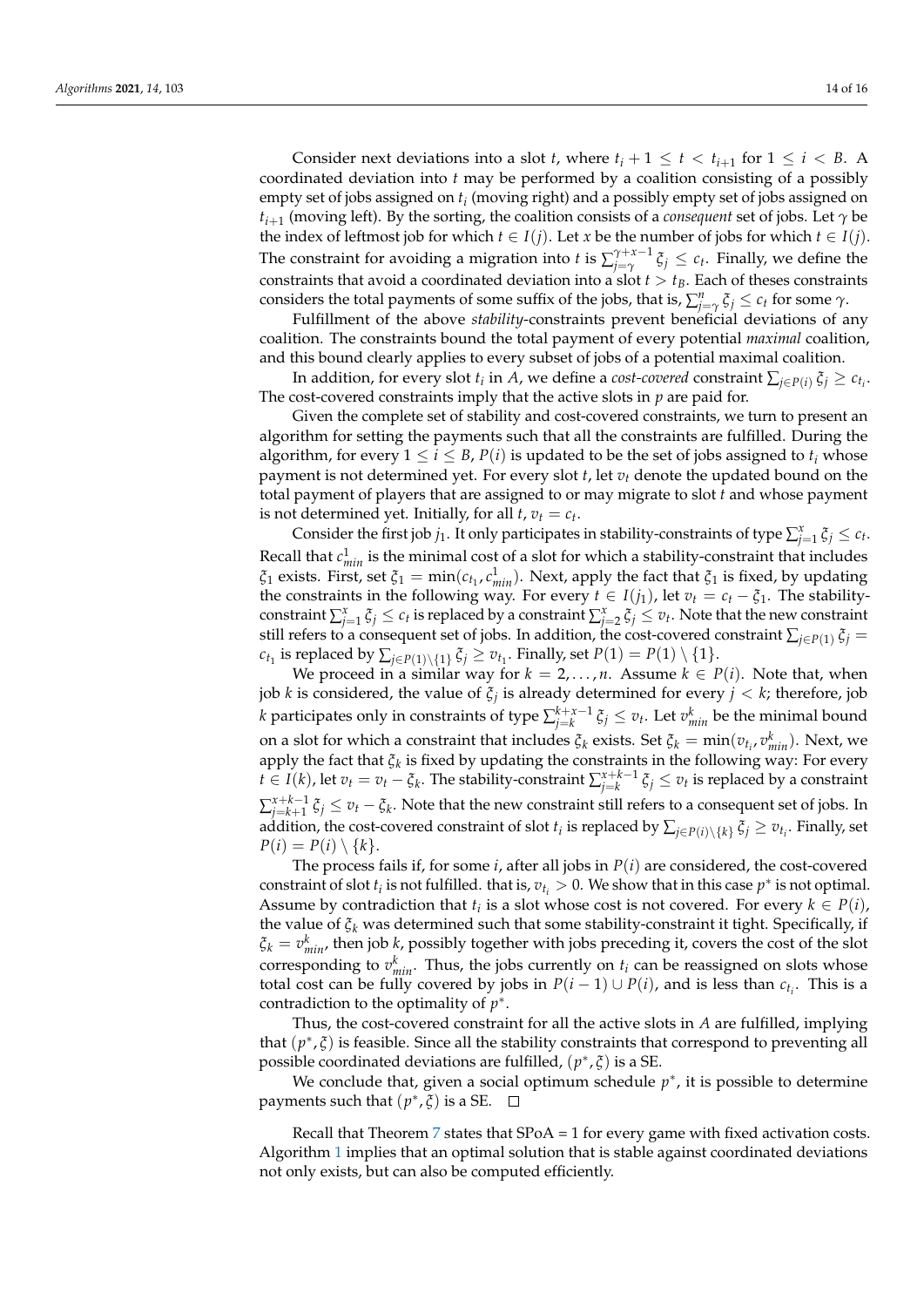## <span id="page-14-12"></span>**5. Conclusions and Open Problems**

In this work, we tackle the problem of load-dependent server costs in real-time scheduling systems, a question that was posed as an open problem by Tamir [\[6\]](#page-14-3). We precisely characterize the price of anarchy for monomial cost functions. Furthermore, we come up with a novel coordination mechanism that achieved a spectacular improvement of the price of anarchy in the original model of unit server costs and in a restricted subclass of instances in our extended model.

There are several follow-up questions that emerge from our work. These include extending our results to wider classes of cost functions and settling the PoA gap between the constant bounds for  $d > 1$ . Most importantly, it is interesting to see whether coordination mechanisms of the type that we define here can yield similar improvements in other settings. Our mechanism relies on the simple idea of offloading the cost sharing aspect of the problem to the jobs themselves. This induces a setting where any deviation is charged the marginal contribution of the job on the new slot. Variants of the mechanism that impose, e.g., upper bounds on the cost share of a job/player might prove useful in these endeavors (for instance, such a modification would break the bad example in Lemma [11\)](#page-11-1).

Another direction for future work is to study games with variable-length jobs, in which every job is associated with a processing time  $p_j$  and should select its processing interval  $[t_{j,1}, t_{j,2}) \subseteq [r_j, d_j)$  such that  $t_{j,2} - t_{j,1} = p_j$ . The cost of processing a job is the total cost of its process. The resulting game is no longer a singleton game but is more structured than arbitrary congestion games.

**Author Contributions:** Conceptualization, E.G., K.K. and T.T.; Formal analysis, E.G., K.K. and T.T.; Writing—original draft, E.G., K.K. and T.T. All authors have read and agreed to the published version of the manuscript.

**Funding:** This research received no external funding.

**Informed Consent Statement:** Not applicable.

**Conflicts of Interest:** The authors declare no conflict of interest.

### **References**

- <span id="page-14-0"></span>1. Albers, S. Energy-efficient algorithms. *Commun. ACM* **2010**, *53*, 86–96. [\[CrossRef\]](http://doi.org/10.1145/1735223.1735245)
- 2. Bar-Noy, A.; Guha, S.; Naor, J.; Schieber, B. Approximating the Throughput of Multiple Machines in Real-Time Scheduling. *SIAM J. Comput.* **2001**, *31*, 331–352. [\[CrossRef\]](http://dx.doi.org/10.1137/S0097539799354138)
- <span id="page-14-2"></span>3. Chang, J.; Gabow, H.N.; Khuller, S. A Model for Minimizing Active Processor Time. *Algorithmica* **2014**, *70*, 368–405. [\[CrossRef\]](http://dx.doi.org/10.1007/s00453-013-9807-y)
- 4. Irani, S.; Pruhs, K. Algorithmic problems in power management. *SIGACT News* **2005**, *36*, 63–76. [\[CrossRef\]](http://dx.doi.org/10.1145/1067309.1067324)
- <span id="page-14-1"></span>5. Khandekar, R.; Schieber, B.; Shachnai, H.; Tamir, T. Real-time scheduling to minimize machine busy times. *J. Sched.* **2015**, *18*, 561–573. [\[CrossRef\]](http://dx.doi.org/10.1007/s10951-014-0411-z)
- <span id="page-14-3"></span>6. Tamir, T. Cost-Sharing Games in Real-Time Scheduling Systems. In Proceedings of the Web and Internet Economics—14th International Conference, WINE 2018, Oxford, UK, 15–17 December 2018; pp. 423–437.
- <span id="page-14-4"></span>7. Rosenthal, R.W. A class of games possessing pure-strategy Nash equilibria. *Int. J. Game Theory* **1973**, *2*, 65–67. [\[CrossRef\]](http://dx.doi.org/10.1007/BF01737559)
- <span id="page-14-5"></span>8. Awerbuch, B.; Azar, Y.; Epstein, A. The price of routing unsplittable flow. In Proceedings of the 37th Annual ACM Symposium on Theory of Computing, Baltimore, MD, USA, 22–24 May 2005; pp. 57–66.
- <span id="page-14-6"></span>9. Christodoulou, G.; Koutsoupias, E.; Nanavati, A. Coordination Mechanisms. In Proceedings of the Automata, Languages and Programming: 31st International Colloquium, ICALP 2004, Turku, Finland, 12–16 July 2004; pp. 345–357.
- <span id="page-14-7"></span>10. Aland, S.; Dumrauf, D.; Gairing, M.; Monien, B.; Schoppmann, F. Exact Price of Anarchy for Polynomial Congestion Games. *SIAM J. Comput.* **2011**, *40*, 1211–1233. [\[CrossRef\]](http://dx.doi.org/10.1137/090748986)
- <span id="page-14-8"></span>11. Koutsoupias, E.; Papadimitriou, C.H. Worst-case equilibria. *Comput. Sci. Rev.* **2009**, *3*, 65–69. [\[CrossRef\]](http://dx.doi.org/10.1016/j.cosrev.2009.04.003)
- <span id="page-14-9"></span>12. Anshelevich, E.; Dasgupta, A.; Kleinberg, J.M.; Tardos, É.; Wexler, T.; Roughgarden, T. The Price of Stability for Network Design with Fair Cost Allocation. *SIAM J. Comput.* **2008**, *38*, 1602–1623. [\[CrossRef\]](http://dx.doi.org/10.1137/070680096)
- 13. Christodoulou, G.; Koutsoupias, E. The price of anarchy of finite congestion games. In Proceedings of the 37th Annual ACM Symposium on Theory of Computing, Baltimore, MD, USA, 22–24 May 2005; pp. 67–73.
- <span id="page-14-10"></span>14. Roughgarden, T. Intrinsic Robustness of the Price of Anarchy. *J. ACM* **2015**, *62*, 32:1–32:42. [\[CrossRef\]](http://dx.doi.org/10.1145/2806883)
- <span id="page-14-11"></span>15. Bhawalkar, K.; Gairing, M.; Roughgarden, T. Weighted Congestion Games: The Price of Anarchy, Universal Worst-Case Examples, and Tightness. *ACM Trans. Econ. Comput.* **2014**, *2*, 14:1–14:23. [\[CrossRef\]](http://dx.doi.org/10.1145/2629666)